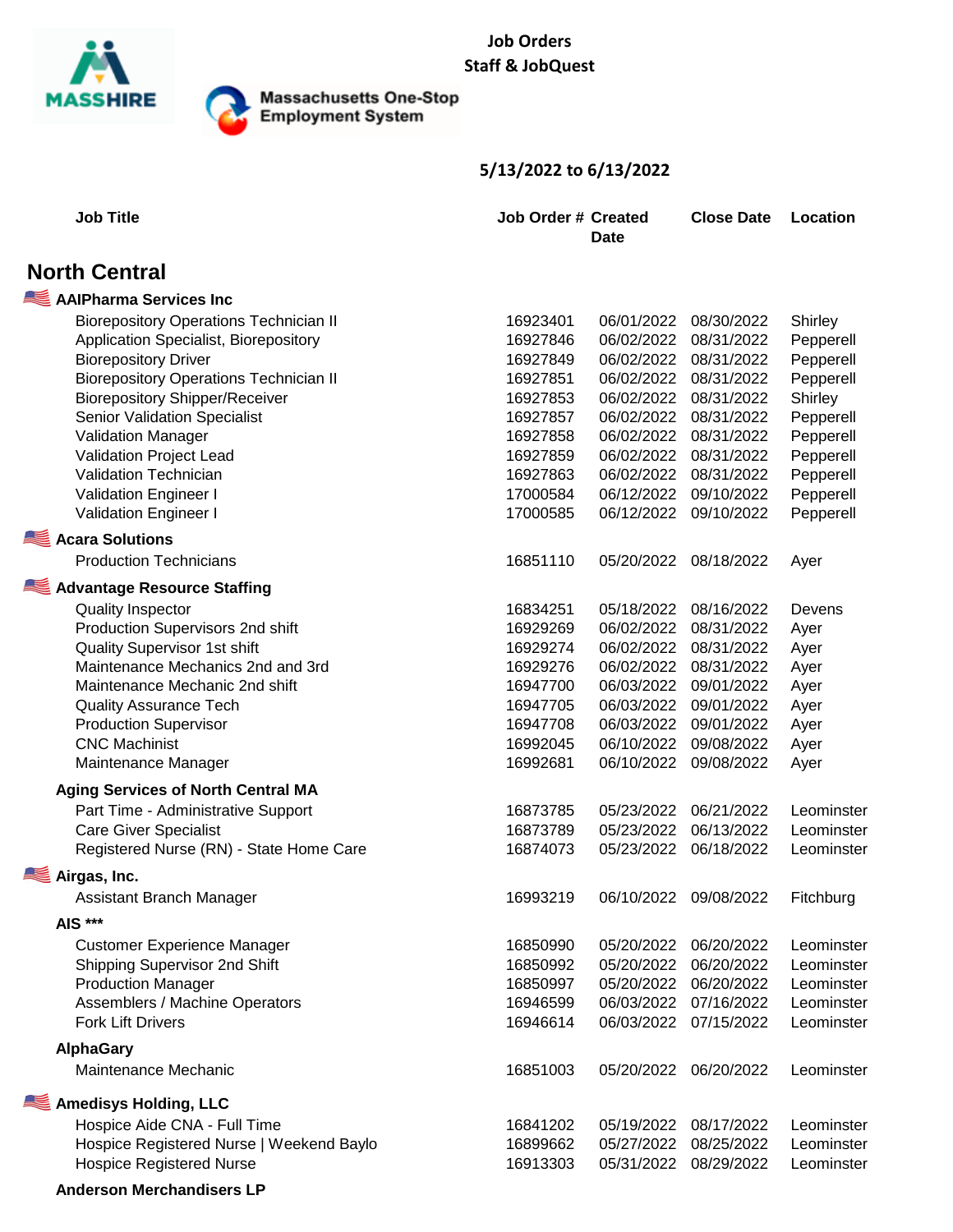| Part-Time Retail Merchandiser - Leominst | 16975444 | 06/08/2022 | 09/06/2022 | Leominster    |
|------------------------------------------|----------|------------|------------|---------------|
| Ardent Mills                             |          |            |            |               |
| 2022 Intern - Milling                    | 16905522 | 05/28/2022 | 08/26/2022 | Ayer          |
| Azzur Labs, LLC - MA                     |          |            |            |               |
| Lab Admin Assistant                      | 16984996 | 06/09/2022 | 07/09/2022 | Devens        |
| Lab Technician I                         | 16984997 | 06/09/2022 | 07/09/2022 | Devens        |
| <b>BAYADA Home Health Care, Inc.</b>     |          |            |            |               |
| HHA / CNA Private Care                   | 16851375 | 05/20/2022 | 08/18/2022 | Sterling      |
| <b>Berkshire Bank</b>                    |          |            |            |               |
| Universal Financial Services Representat | 16975167 | 06/08/2022 | 09/06/2022 | Leominster    |
| <b>Bolton Spring Farm</b>                |          |            |            |               |
| Farm workers and laborers; Crop          | 17012824 | 06/13/2022 | 10/06/2022 | <b>Bolton</b> |
| <b>Bristol Myers Squibb</b>              |          |            |            |               |
| Associate Director, Program Management   | 16880129 | 05/24/2022 | 06/23/2022 | Devens        |
| Team Lead, Kitting and Delivery          | 16880134 | 05/24/2022 | 06/22/2022 | Devens        |
| Butler America Aerospace, LLC.           |          |            |            |               |
| Mechanical Designer E - Part Time        | 16851634 | 05/20/2022 | 08/18/2022 | Ayer          |
| Caleres, Inc.                            |          |            |            |               |
| Assistant Manager - Famous Footwear      | 16975929 | 06/08/2022 | 09/06/2022 | Leominster    |
| Cambria Company LLC                      |          |            |            |               |
| Stone Surface Field Technician           | 16905791 | 05/28/2022 | 08/26/2022 | Fitchburg     |
| <b>Cascade Drilling, LP</b>              |          |            |            |               |
| <b>Construction Superintendent</b>       | 16912410 | 05/31/2022 | 08/29/2022 | Gardner       |
| <b>Driller</b>                           | 16947650 | 06/03/2022 | 09/01/2022 | Gardner       |
| <b>Driller</b>                           | 16947653 | 06/03/2022 | 09/01/2022 | Gardner       |
| <b>Driller Assistant</b>                 | 16947654 | 06/03/2022 | 09/01/2022 | Gardner       |
| <b>Driller Assistant</b>                 | 16947657 | 06/03/2022 | 09/01/2022 | Gardner       |
| Data Manager/Engineer                    | 16983829 | 06/09/2022 | 09/07/2022 | Gardner       |
| <b>Environmental Field Laborer</b>       | 16983832 | 06/09/2022 | 09/07/2022 | Gardner       |
| Geoprobe Driller                         | 16983835 | 06/09/2022 | 09/07/2022 | Gardner       |
| <b>Catania Oils</b>                      |          |            |            |               |
| <b>Parts Coordinator</b>                 | 16850458 | 05/20/2022 | 06/20/2022 | Ayer          |
| <b>Quality Assurance Technician</b>      | 16850461 | 05/20/2022 | 06/20/2022 | Ayer          |
| Maintenance Technician                   | 16850466 | 05/20/2022 | 06/20/2022 | Ayer          |
| <b>Celltreat Scientific Products</b>     |          |            |            |               |
| <b>Inventory Control Coordinator</b>     | 16851187 | 05/20/2022 | 06/20/2022 | Shirley       |
| Warehouse Associate                      | 16851204 | 05/20/2022 | 06/20/2022 | Shirley       |
| <b>Clear Path for Veterans</b>           |          |            |            |               |
| <b>Employment Support Specialist</b>     | 16841361 | 05/19/2022 | 06/20/2022 | Devens        |
| <b>Community Health Connections **</b>   |          |            |            |               |
| <b>Registered Nurse</b>                  | 16922754 | 06/01/2022 | 06/30/2022 | Leominster    |
| <b>Medical Assistants</b>                | 16922762 | 06/01/2022 | 06/30/2022 | Leominster    |
| <b>Call Center Supervisor</b>            | 16922763 | 06/01/2022 | 06/30/2022 | Fitchburg     |
| Licensed Ind. Clinical Soc. Worker LICSW | 16922767 | 06/01/2022 | 06/30/2022 | Fitchburg     |
| <b>Talent Acquisition/Recruiter</b>      | 16922777 | 06/01/2022 | 06/30/2022 | Fitchburg     |
| <b>Community Legal Aid, Inc.</b>         |          |            |            |               |
| Temporary Staff Attorney - Elder Law     | 16912770 | 05/31/2022 | 06/30/2022 | Fitchburg     |
| <b>Community Resources For Justice</b>   |          |            |            |               |
| <b>Residential Counselor - CSMA</b>      | 16842512 | 05/20/2022 | 06/19/2022 | Leominster    |
| Program Manager                          | 16852073 | 05/21/2022 | 06/20/2022 | Winchendon    |
| Assistant Program Manager                | 16852082 | 05/21/2022 | 06/20/2022 | Gardner       |
| Shared Living Job Coach (Part-Time)      | 16889013 | 05/26/2022 | 06/25/2022 | Shirley       |
| <b>Residential Counselor - CSMA</b>      | 16922483 | 06/01/2022 | 07/01/2022 | Winchendon    |
|                                          |          |            |            |               |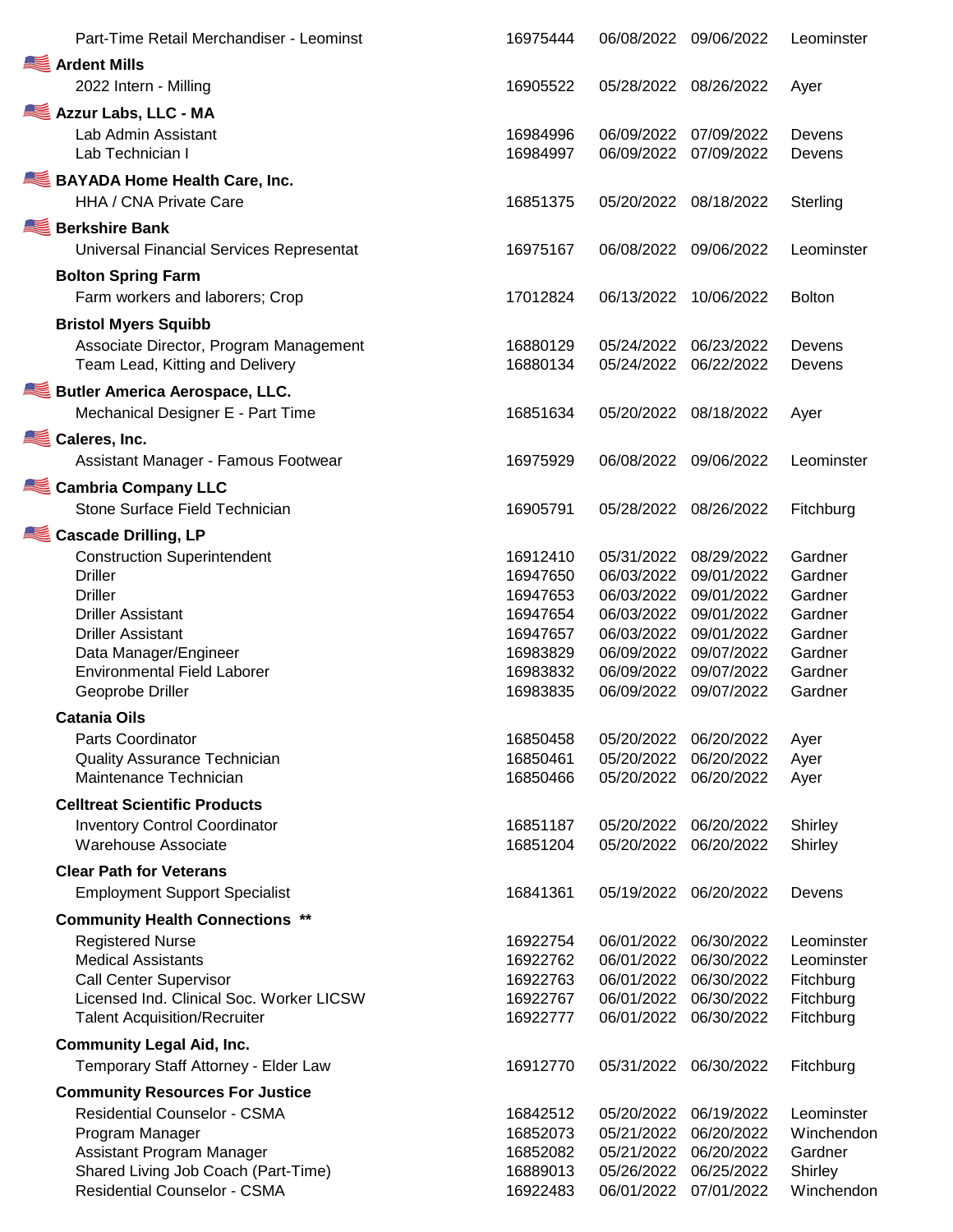| <b>Meaningful Day Coordinator</b><br>Shared Living Job Coach (Part-Time)<br>Program Manager<br><b>Residential Director I</b><br><b>Residential Director I</b> | 16922484<br>16969854<br>16969857<br>16969861<br>16999785 | 06/01/2022<br>06/08/2022<br>06/08/2022<br>06/08/2022<br>06/11/2022 | 07/01/2022<br>07/08/2022<br>07/08/2022<br>07/08/2022<br>07/11/2022 | Leominster<br>Shirley<br>Westminster<br>Shirley<br>Shirley |
|---------------------------------------------------------------------------------------------------------------------------------------------------------------|----------------------------------------------------------|--------------------------------------------------------------------|--------------------------------------------------------------------|------------------------------------------------------------|
| Deluxe Manufacturing Ops                                                                                                                                      |                                                          |                                                                    |                                                                    |                                                            |
| Diddie Web 3                                                                                                                                                  | 16842196                                                 | 05/19/2022                                                         | 08/17/2022                                                         | Townsend                                                   |
| Machine Operator/Preventative Maintenanc                                                                                                                      | 16856217                                                 | 05/23/2022                                                         | 08/21/2022                                                         | Townsend                                                   |
| Cutter 3 - 2nd Shift                                                                                                                                          | 16900365                                                 | 05/27/2022                                                         | 08/25/2022                                                         | Townsend                                                   |
| Warehouse/Inv Ctrl-Grp 4                                                                                                                                      | 16985147                                                 | 06/09/2022                                                         | 09/07/2022                                                         | Townsend                                                   |
| Digital Federal Credit Union                                                                                                                                  |                                                          |                                                                    |                                                                    |                                                            |
| IT Security Architect, Marlboro, Full-Ti                                                                                                                      | 16825189                                                 | 05/16/2022                                                         | 08/14/2022                                                         | <b>Berlin</b>                                              |
| Senior Collaboration Engineer, Marlboro                                                                                                                       | 16828784                                                 | 05/17/2022                                                         | 08/15/2022                                                         | <b>Berlin</b>                                              |
| Member Service Representative, Fitchburg                                                                                                                      | 16828785                                                 | 05/17/2022                                                         | 08/15/2022                                                         | Fitchburg                                                  |
| Mortgage System Admin I, Marlboro or Che                                                                                                                      | 16834871                                                 | 05/18/2022                                                         | 08/16/2022                                                         | <b>Berlin</b>                                              |
| Unified Communication and Collaboration                                                                                                                       | 16834872                                                 | 05/18/2022                                                         | 08/16/2022                                                         | <b>Berlin</b>                                              |
| Sr. Commercial Lender, Marlborough, Full                                                                                                                      | 16835787                                                 | 05/19/2022                                                         | 08/17/2022                                                         | <b>Berlin</b>                                              |
| Card Services TM I, Marlboro, Full-Time                                                                                                                       | 16841637                                                 | 05/19/2022                                                         | 08/17/2022                                                         | <b>Berlin</b>                                              |
| Collateral Management Team Member I, Mar                                                                                                                      | 16874001                                                 | 05/23/2022                                                         | 08/21/2022                                                         | <b>Berlin</b>                                              |
| Teller, Fitchburg, Part-Time                                                                                                                                  | 16900413                                                 | 05/27/2022                                                         | 08/25/2022                                                         | Fitchburg                                                  |
| System Administrator II, Marlboro or Che                                                                                                                      | 16912933                                                 | 05/31/2022                                                         | 08/29/2022                                                         | <b>Berlin</b>                                              |
| Commercial Portfolio Manager, Marlboro,                                                                                                                       | 16923643                                                 | 06/01/2022                                                         | 08/30/2022                                                         | <b>Berlin</b>                                              |
| Mortgage Services Team Lead, Marlboro or                                                                                                                      | 16928785                                                 | 06/02/2022                                                         | 08/31/2022                                                         | <b>Berlin</b>                                              |
|                                                                                                                                                               |                                                          | 06/08/2022                                                         | 09/06/2022                                                         | <b>Berlin</b>                                              |
| Database Admin II, Full-Time, Marlboro o                                                                                                                      | 16975678                                                 | 06/09/2022                                                         |                                                                    |                                                            |
| Collections Team Member II, Remote, Full                                                                                                                      | 16984843<br>16984845                                     | 06/09/2022                                                         | 09/07/2022<br>09/07/2022                                           | <b>Berlin</b>                                              |
| Collections Team Member I, Remote, Full-                                                                                                                      |                                                          | 06/09/2022                                                         | 09/07/2022                                                         | <b>Berlin</b>                                              |
| Member Service Representative, Fitchburg                                                                                                                      | 16985270                                                 | 06/10/2022                                                         |                                                                    | Fitchburg                                                  |
| IS Support Level II Team Lead, Marlboro,                                                                                                                      | 16993084                                                 |                                                                    | 09/08/2022                                                         | <b>Berlin</b>                                              |
| <b>EASTERN RESEARCH GROUP INC</b>                                                                                                                             |                                                          |                                                                    |                                                                    |                                                            |
| Research Assistant/Data Collection Speci                                                                                                                      | 16912840                                                 | 05/31/2022                                                         | 08/29/2022                                                         | Ayer                                                       |
| EasyPak, LLC ***                                                                                                                                              |                                                          |                                                                    |                                                                    |                                                            |
| <b>MAINTENANCE MECHANIC</b>                                                                                                                                   | 16851014                                                 | 05/20/2022                                                         | 06/20/2022                                                         | Leominster                                                 |
| <b>Edward D. Jones</b>                                                                                                                                        |                                                          |                                                                    |                                                                    |                                                            |
| Branch Office Administrator - Westminste                                                                                                                      | 16835273                                                 | 05/18/2022                                                         | 06/17/2022                                                         | Westminster                                                |
| <b>Emerson Hospital</b>                                                                                                                                       |                                                          |                                                                    |                                                                    |                                                            |
| Patient Access Associate I                                                                                                                                    | 16899478                                                 | 05/27/2022                                                         | 08/25/2022                                                         | Groton                                                     |
| <b>Expert Staffing Partners, Inc.</b>                                                                                                                         |                                                          |                                                                    |                                                                    |                                                            |
|                                                                                                                                                               |                                                          |                                                                    |                                                                    |                                                            |
| Machine Operator/Packer                                                                                                                                       | 16824489<br>16824494                                     | 05/16/2022                                                         | 06/30/2022                                                         | Leominster                                                 |
| <b>Production Associates/Machine Operators</b>                                                                                                                | 16824504                                                 | 05/16/2022<br>05/16/2022                                           | 06/30/2022                                                         | Leominster<br>Leominster                                   |
| <b>Utility Operator</b><br>Picker/Packer                                                                                                                      | 16873681                                                 | 05/23/2022                                                         | 06/30/2022<br>07/31/2022                                           | Leominster                                                 |
|                                                                                                                                                               |                                                          |                                                                    |                                                                    |                                                            |
| <b>Fairview Orchards Inc</b>                                                                                                                                  |                                                          |                                                                    |                                                                    |                                                            |
| Farm Labor and workers; crop                                                                                                                                  | 16969335                                                 | 06/07/2022                                                         | 09/14/2022                                                         | Ayer                                                       |
| <b>Fallon Health</b>                                                                                                                                          |                                                          |                                                                    |                                                                    |                                                            |
| Social Worker II - Growing Elder Service                                                                                                                      | 16900997                                                 | 05/27/2022                                                         | 08/25/2022                                                         | Leominster                                                 |
| <b>Health Aide</b>                                                                                                                                            | 16984875                                                 | 06/09/2022                                                         | 09/07/2022                                                         | Leominster                                                 |
| <b>Fastenal Company</b>                                                                                                                                       |                                                          |                                                                    |                                                                    |                                                            |
| Driver (No - CDL)                                                                                                                                             | 16975151                                                 | 06/08/2022                                                         | 09/06/2022                                                         | Leominster                                                 |
| Driver (DOT - CDL)                                                                                                                                            | 16975155                                                 | 06/08/2022                                                         | 09/06/2022                                                         | Leominster                                                 |
| Supply Chain Associate                                                                                                                                        | 16983970                                                 | 06/09/2022                                                         | 09/07/2022                                                         | Leominster                                                 |
| Sales Associate PT                                                                                                                                            | 16983976                                                 | 06/09/2022                                                         | 09/07/2022                                                         | Leominster                                                 |
| <b>Warehouse Associate</b>                                                                                                                                    | 16983986                                                 | 06/09/2022                                                         | 09/07/2022                                                         | Leominster                                                 |
|                                                                                                                                                               |                                                          |                                                                    |                                                                    |                                                            |
| <b>First Plastics Corporation *****</b><br>Process Technician                                                                                                 |                                                          |                                                                    |                                                                    |                                                            |
|                                                                                                                                                               | 16851019                                                 | 05/20/2022                                                         | 06/20/2022                                                         | Leominster                                                 |
| <b>Fitchburg Plumbing Supply Co.</b>                                                                                                                          |                                                          |                                                                    |                                                                    |                                                            |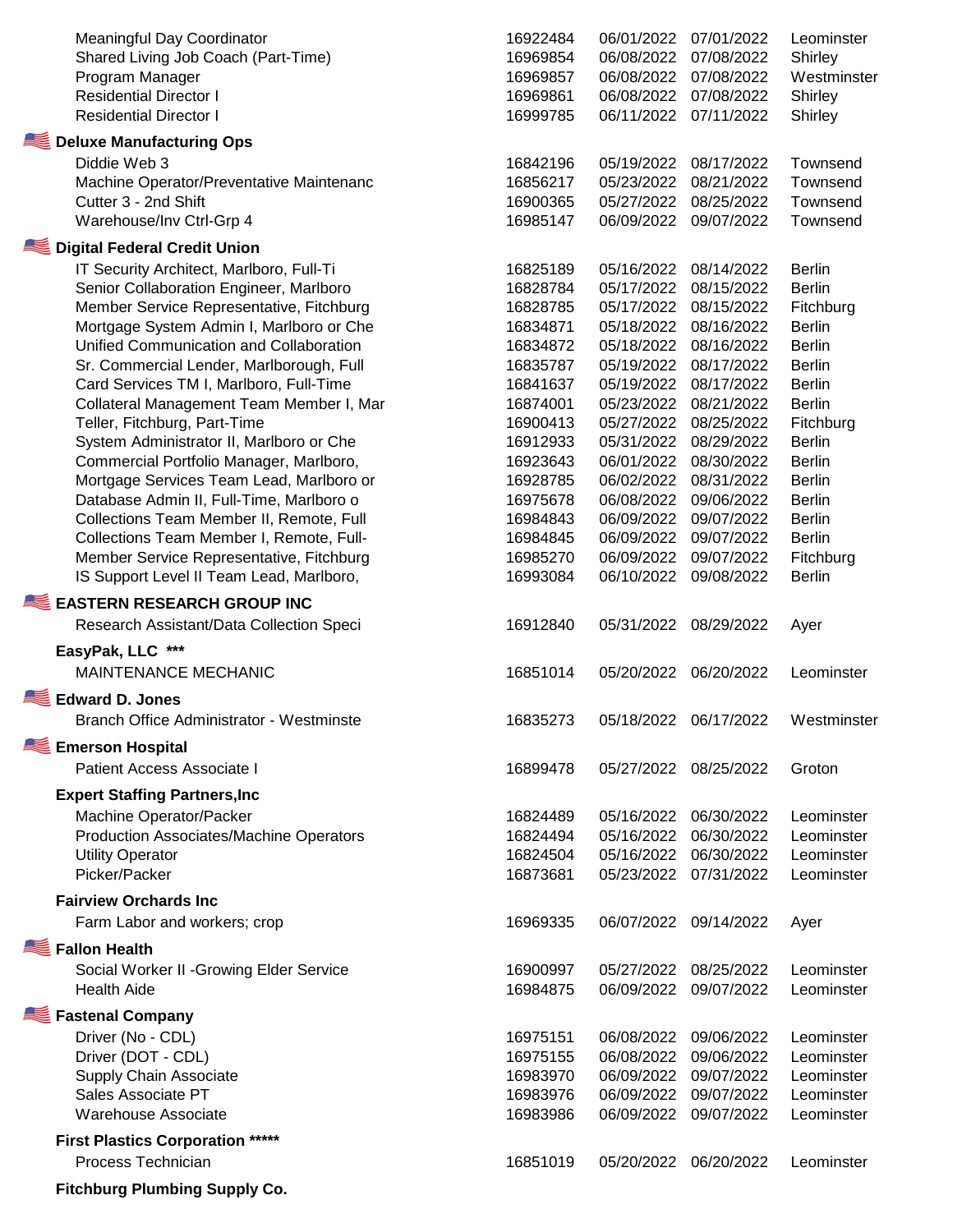|             | Bookeeper                                | 17012789 | 06/13/2022 | 07/31/2022 | Fitchburg  |
|-------------|------------------------------------------|----------|------------|------------|------------|
|             | <b>Fitchburg State University ***</b>    |          |            |            |            |
|             | Assistant Director for Student Developme | 16841613 | 05/19/2022 | 06/20/2022 | Fitchburg  |
|             | <b>CPO II Operations Sergeant</b>        | 16841619 | 05/19/2022 | 06/20/2022 | Fitchburg  |
|             |                                          |          |            |            |            |
|             | Fosta-Tek Optics                         |          |            |            |            |
|             | Accounting/Purchaser                     | 16974078 | 06/08/2022 | 07/11/2022 | Leominster |
|             | Fraticelli Oil Co., Inc.                 |          |            |            |            |
|             |                                          | 16851029 | 05/20/2022 | 06/20/2022 | Leominster |
|             | CDL Driver / Fuel Delivery driver        |          |            |            |            |
|             | <b>Genuine Cable Group, LLC</b>          |          |            |            |            |
|             | <b>Buyer</b>                             | 16825592 | 05/17/2022 | 06/16/2022 | Leominster |
|             | <b>Quality Inspector</b>                 | 16912551 | 05/31/2022 | 06/30/2022 | Leominster |
|             | <b>IT Specialist Help Desk</b>           | 16913542 | 06/01/2022 | 07/01/2022 | Leominster |
|             | Georgia-Pacific                          |          |            |            |            |
|             | <b>Manufacturing Engineer</b>            | 16983608 | 06/09/2022 | 09/07/2022 | Leominster |
|             | Maintenance Mechanic                     | 16983610 | 06/09/2022 | 09/07/2022 | Leominster |
|             | <b>Manufacturing Engineer</b>            | 16983614 | 06/09/2022 | 09/07/2022 |            |
|             |                                          | 16983616 | 06/09/2022 | 09/07/2022 | Leominster |
|             | Automation (Machine) Operator            |          |            |            | Leominster |
|             | Packer (Part-Time)                       | 16983620 | 06/09/2022 | 09/07/2022 | Leominster |
|             | Packer                                   | 16983622 | 06/09/2022 | 09/07/2022 | Leominster |
|             | <b>Shift Supervisor</b>                  | 16983625 | 06/09/2022 | 09/07/2022 | Leominster |
|             | <b>RELIABILITY MANAGER</b>               | 16992088 | 06/10/2022 | 09/08/2022 | Leominster |
|             | <b>Global Partners LP</b>                |          |            |            |            |
|             | <b>Assistant Store Manager</b>           | 16893191 | 05/26/2022 | 08/24/2022 | Leominster |
|             | <b>Assistant Store Manager</b>           | 16900340 | 05/27/2022 | 08/25/2022 | Fitchburg  |
|             | <b>Food Service Associate</b>            | 16947377 | 06/03/2022 | 09/01/2022 | Fitchburg  |
|             | <b>Food Service Associate</b>            | 16947380 | 06/03/2022 | 09/01/2022 | Townsend   |
|             | <b>Food Service Supervisor</b>           | 16947395 | 06/03/2022 | 09/01/2022 | Townsend   |
|             | <b>Food Service Supervisor</b>           | 16953702 | 06/04/2022 | 09/02/2022 | Fitchburg  |
|             | <b>Guest Service Supervisor</b>          | 16962422 | 06/06/2022 | 09/04/2022 | Leominster |
|             | <b>Guest Service Supervisor</b>          | 16962427 | 06/06/2022 | 09/04/2022 | Townsend   |
|             | <b>Assistant Store Manager</b>           | 16974723 | 06/08/2022 | 09/06/2022 | Ashburnham |
|             | <b>Guest Service Supervisor</b>          | 16974767 | 06/08/2022 | 09/06/2022 | Fitchburg  |
|             | <b>Guest Service Supervisor</b>          | 16974768 | 06/08/2022 | 09/06/2022 | Lunenburg  |
|             | <b>Guest Service Supervisor</b>          | 16982913 | 06/09/2022 | 09/07/2022 | Leominster |
|             | Steward                                  | 16982924 | 06/09/2022 | 09/07/2022 | Ayer       |
|             | <b>Guest Service Supervisor</b>          | 16982966 | 06/09/2022 | 09/07/2022 | Ashburnham |
|             | <b>Guest Service Supervisor</b>          | 16982973 | 06/09/2022 | 09/07/2022 | Ayer       |
|             | <b>Guest Service Associate/Cashier</b>   | 16983009 | 06/09/2022 | 09/07/2022 | Leominster |
|             | <b>Guest Service Associate/Cashier</b>   | 16983014 | 06/09/2022 | 09/07/2022 | Townsend   |
|             | <b>Guest Service Associate/Cashier</b>   | 16983016 | 06/09/2022 | 09/07/2022 | Gardner    |
|             | <b>Guest Service Associate/Cashier</b>   | 16983170 | 06/09/2022 | 09/07/2022 | Fitchburg  |
|             | Cashier - Guest Service Associate        | 16983172 | 06/09/2022 | 09/07/2022 | Lunenburg  |
| <u>is p</u> | <b>Guest Service Associate/Cashier</b>   | 16983744 | 06/09/2022 | 09/07/2022 | Ashburnham |
|             | <b>Guest Service Associate/Cashier</b>   | 16983750 | 06/09/2022 | 09/07/2022 | Ayer       |
|             | Line Cook                                | 16983752 | 06/09/2022 | 09/07/2022 | Ayer       |
|             | <b>Guest Service Associate/Cashier</b>   | 16983777 | 06/09/2022 | 09/07/2022 | Leominster |
|             | <b>Guest Service Associate/Cashier</b>   | 16983798 | 06/09/2022 | 09/07/2022 | Fitchburg  |
|             | <b>Guest Service Supervisor</b>          | 16983801 | 06/09/2022 | 09/07/2022 | Fitchburg  |
|             | Great Wolf Resorts                       |          |            |            |            |
|             |                                          |          |            |            |            |
|             | Host                                     | 16841861 | 05/19/2022 | 08/17/2022 | Fitchburg  |
|             | Lifeguard                                | 16874899 | 05/23/2022 | 08/21/2022 | Fitchburg  |
|             | Lifeguard                                | 16874904 | 05/23/2022 | 08/21/2022 | Fitchburg  |
|             | <b>Banquet Bartender</b>                 | 16881046 | 05/24/2022 | 08/22/2022 | Fitchburg  |
|             | Retail Attractions Attendant - MagiQuest | 16901010 | 05/27/2022 | 08/25/2022 | Fitchburg  |
|             | Room Attendant                           | 16901013 | 05/27/2022 | 08/25/2022 | Fitchburg  |
|             | Server - Evenings                        | 16901015 | 05/27/2022 | 08/25/2022 | Fitchburg  |
|             | <b>Attractions Attendant</b>             | 16901018 | 05/27/2022 | 08/25/2022 | Fitchburg  |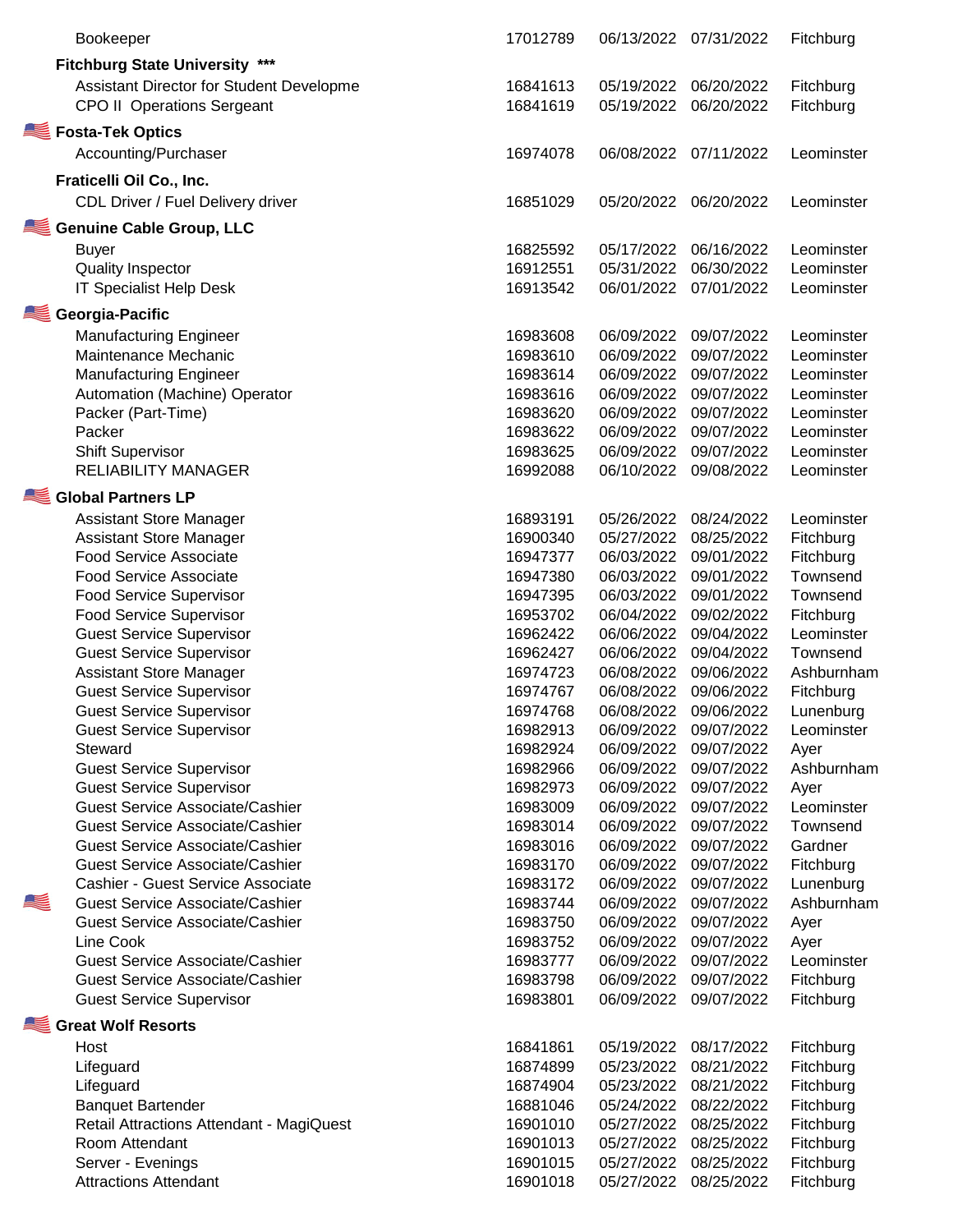|   | <b>Attractions Attendant</b><br><b>Security Attendant</b><br><b>Security Attendant</b><br>Food & Beverage Receiving Agent<br><b>Restaurant Manager</b><br>Coffee Shop Donut Finisher                                                                                                                                                                                                       | 16901019<br>16913205<br>16954776<br>16954779<br>16954780<br>16992510                                                 | 05/27/2022<br>05/31/2022<br>06/06/2022<br>06/06/2022<br>06/06/2022<br>06/10/2022                                                         | 08/25/2022<br>08/29/2022<br>09/04/2022<br>09/04/2022<br>09/04/2022<br>09/08/2022                                                         | Fitchburg<br>Fitchburg<br>Fitchburg<br>Fitchburg<br>Fitchburg<br>Fitchburg                                      |
|---|--------------------------------------------------------------------------------------------------------------------------------------------------------------------------------------------------------------------------------------------------------------------------------------------------------------------------------------------------------------------------------------------|----------------------------------------------------------------------------------------------------------------------|------------------------------------------------------------------------------------------------------------------------------------------|------------------------------------------------------------------------------------------------------------------------------------------|-----------------------------------------------------------------------------------------------------------------|
|   | Greif Packaging, LLC<br>Safety Coordinator-020981<br>Control Systems Superintendent-021003<br>General Laborer - Rotating Shifts-021173                                                                                                                                                                                                                                                     | 16854517<br>16885578<br>16969806                                                                                     | 05/21/2022<br>05/26/2022<br>06/08/2022                                                                                                   | 06/20/2022<br>06/25/2022<br>07/08/2022                                                                                                   | Fitchburg<br>Fitchburg<br>Fitchburg                                                                             |
|   | <b>Hallmark Cards Distribution Center</b><br>Part Time Retail Merchandiser - Lunenbur                                                                                                                                                                                                                                                                                                      | 16856005                                                                                                             | 05/22/2022                                                                                                                               | 06/22/2022                                                                                                                               | Lunenburg                                                                                                       |
|   | Hanger Inc.<br>Part Time Medical Office Clerk   Local R                                                                                                                                                                                                                                                                                                                                    | 16922668                                                                                                             | 06/01/2022                                                                                                                               | 08/30/2022                                                                                                                               | Leominster                                                                                                      |
|   | <b>Harvard University</b><br>Senior Research Portfolio Manager                                                                                                                                                                                                                                                                                                                             | 16946569                                                                                                             | 06/03/2022                                                                                                                               | 07/03/2022                                                                                                                               | Harvard                                                                                                         |
|   | Headwall Photonics Inc.<br><b>Applications Scientist</b><br><b>Marketing Specialist</b><br>Process Engineer - Bolton<br>Product Manager - Remote Sensing or Mach<br><b>Quality Engineer</b><br>Shipping/Receiving Coordinator / Logisti<br>Spectrometer Technician                                                                                                                         | 16922871<br>16922878<br>16922879<br>16922880<br>16922881<br>16922882<br>16922886                                     | 06/01/2022<br>06/01/2022<br>06/01/2022<br>06/01/2022<br>06/01/2022<br>06/01/2022<br>06/01/2022                                           | 06/30/2022<br>06/30/2022<br>06/30/2022<br>06/30/2022<br>06/30/2022<br>06/30/2022<br>06/30/2022                                           | <b>Bolton</b><br><b>Bolton</b><br>Fitchburg<br><b>Bolton</b><br><b>Bolton</b><br><b>Bolton</b><br><b>Bolton</b> |
|   | <b>Gratings Optical Technician</b><br>Senior Opto-Mechanical Engineer                                                                                                                                                                                                                                                                                                                      | 16922874<br>16922887                                                                                                 | 06/01/2022<br>06/01/2022                                                                                                                 | 07/01/2022<br>06/30/2022                                                                                                                 | Fitchburg<br><b>Bolton</b>                                                                                      |
|   | <b>HealthAlliance Hospital</b><br>Cashier-Food Service Worker<br><b>Healthcare Host-Hostess</b><br><b>Utility Worker</b>                                                                                                                                                                                                                                                                   | 16893194<br>16893207<br>16893218                                                                                     | 05/26/2022<br>05/26/2022<br>05/26/2022                                                                                                   | 06/27/2022<br>06/27/2022<br>06/27/2022                                                                                                   | Clinton<br>Clinton<br>Clinton                                                                                   |
|   | <b>Highline Warren*</b><br><b>Production Worker</b><br><b>Production Supervisor</b><br>Maintenance Mechanic (Packaging)<br>Hollingsworth & Vose Co. ** Groton<br><b>Production Worker</b>                                                                                                                                                                                                  | 16851038<br>16851041<br>16851042<br>16922935                                                                         | 05/20/2022 06/20/2022<br>05/20/2022<br>06/01/2022                                                                                        | 05/20/2022 06/20/2022<br>06/20/2022<br>08/30/2022                                                                                        | Leominster<br>Leominster<br>Leominster<br>W. Groton                                                             |
|   | <b>IEH Auto Parts LLC</b><br><b>Store Driver</b>                                                                                                                                                                                                                                                                                                                                           | 16922633                                                                                                             | 06/01/2022                                                                                                                               | 08/30/2022                                                                                                                               | Fitchburg                                                                                                       |
|   | <b>IMA Food &amp; Dairy Inc**</b><br><b>Customer Care Administrator</b><br><b>ASSEMBLER</b>                                                                                                                                                                                                                                                                                                | 16851045<br>16851046                                                                                                 | 05/20/2022<br>05/20/2022                                                                                                                 | 06/20/2022<br>06/20/2022                                                                                                                 | Leominster<br>Leominster                                                                                        |
|   | ****<br>Jabil                                                                                                                                                                                                                                                                                                                                                                              |                                                                                                                      |                                                                                                                                          |                                                                                                                                          |                                                                                                                 |
| K | <b>Quality Engineer II</b><br>Intern-J2318345<br>Radius Innovation & Development - Senior                                                                                                                                                                                                                                                                                                  | 16850897<br>16808084<br>16827829                                                                                     | 05/20/2022<br>05/13/2022<br>05/17/2022                                                                                                   | 06/21/2022<br>06/12/2022<br>06/16/2022                                                                                                   | Devens<br>Clinton<br>Clinton                                                                                    |
|   | Sr Plastics Engineer-J2318314<br>Production Group Leader B Shift-J2318779<br>Overnight Material Handler (Starting 21.<br>Quality Engineer II-J2312667<br>Assembly Engineering Intern-J2313974<br>Project Engineer I Intern-J2315126<br>Mold Maker / Cleaner-J2319341<br>Tooling Supervisor-J2319372<br>Day shift Material handler (Starting at<br>Material Handler Day Shift 12 hour-J2319 | 16827832<br>16827838<br>16827844<br>16841096<br>16841117<br>16841132<br>16841150<br>16855475<br>16855477<br>16855480 | 05/17/2022<br>05/17/2022<br>05/17/2022<br>05/19/2022<br>05/19/2022<br>05/19/2022<br>05/19/2022<br>05/22/2022<br>05/22/2022<br>05/22/2022 | 06/16/2022<br>06/16/2022<br>06/16/2022<br>06/18/2022<br>06/18/2022<br>06/18/2022<br>06/18/2022<br>06/21/2022<br>06/21/2022<br>06/21/2022 | Clinton<br>Clinton<br>Devens<br>Clinton<br>Clinton<br>Clinton<br>Devens<br>Devens<br>Devens<br>Clinton          |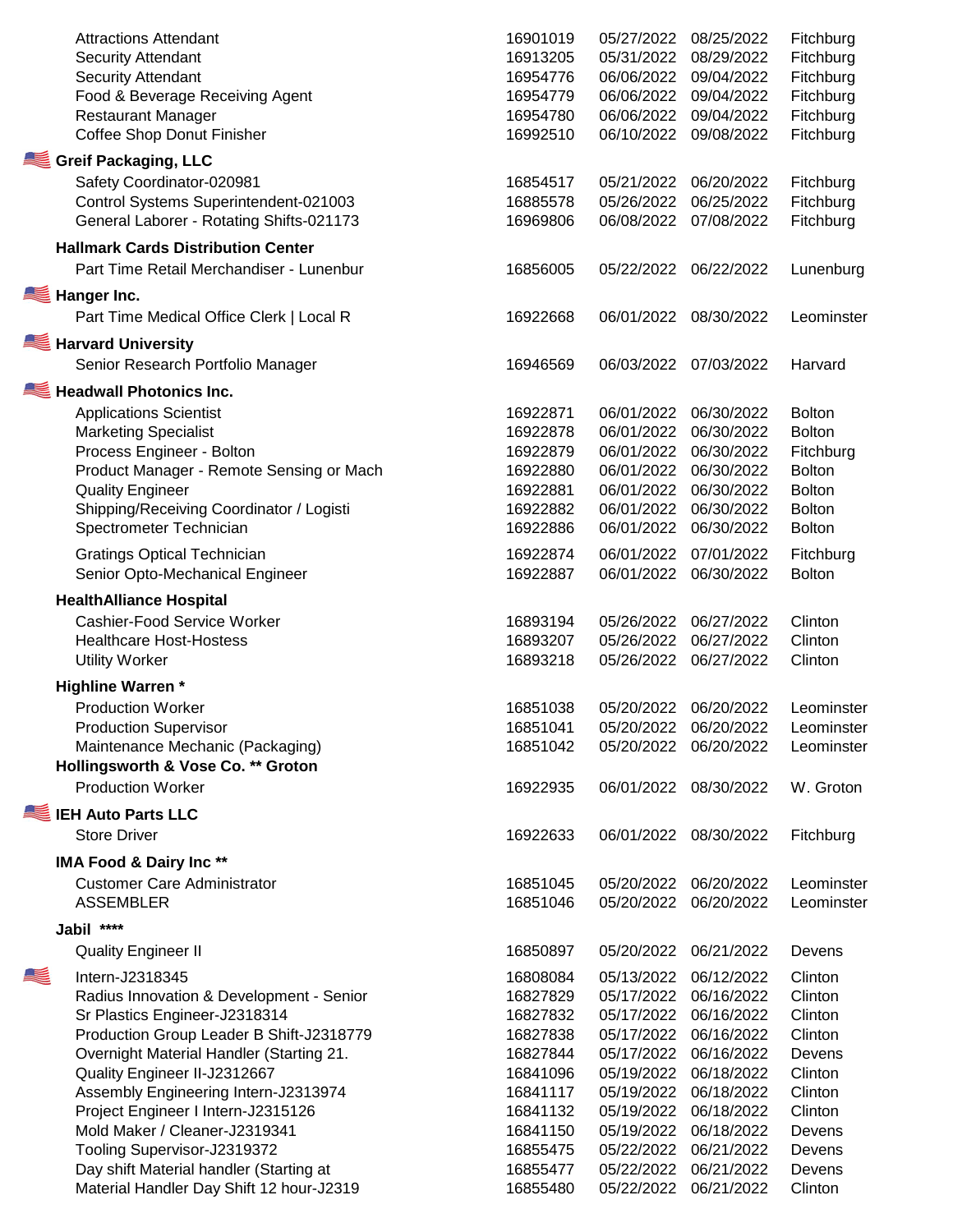| Equipment Maintenance Technician I - Day        | 16884708 | 05/25/2022 | 06/24/2022            | Clinton     |
|-------------------------------------------------|----------|------------|-----------------------|-------------|
| Equipment Maintenance Tech I - Nights-J2        | 16884717 | 05/25/2022 | 06/24/2022            | Clinton     |
| Inspector Packer I-J2320052                     | 16884721 | 05/25/2022 | 06/24/2022            | Clinton     |
| Incoming Inspection Quality Technician I        | 16906657 | 05/29/2022 | 06/28/2022            | Clinton     |
| Equipment Maintenance Technician II - Ny        | 16911732 | 05/30/2022 | 06/29/2022            | Devens      |
| Material Handler Night shift 12 Hour-J23        | 16911735 | 05/30/2022 | 06/29/2022            | Clinton     |
| Project Engineer I-J2320775                     | 16922655 | 06/01/2022 | 07/01/2022            | Clinton     |
| Manufacturing Technician 2-J2320552             | 16922656 | 06/01/2022 | 07/01/2022            | Clinton     |
| Overnight Warehouse Group Leader-J232120        | 16922661 | 06/01/2022 | 07/01/2022            | Devens      |
| Sr Electrical Design Engineer-J2308433          | 16927767 | 06/02/2022 | 07/02/2022            | Clinton     |
| Quality Inspector-J2321432                      | 16927974 | 06/02/2022 | 07/02/2022            | Clinton     |
| Quality Inspector I - Days-J2321394             | 16927988 | 06/02/2022 | 07/02/2022            | Clinton     |
|                                                 | 16927997 | 06/02/2022 | 07/02/2022            | Clinton     |
| <b>Assistant Quality Systems Manager-J23213</b> |          |            |                       |             |
| Equipment Maintenance Technician-J232031        | 16946487 | 06/03/2022 | 07/03/2022            | Clinton     |
| Equipment Maintenance Technician I - Day        | 16946492 | 06/03/2022 | 07/03/2022            | Clinton     |
| Devens Lead Equipment Technician-J231670        | 16954539 | 06/05/2022 | 07/05/2022            | Devens      |
| Back up Group leader / Trainer-J2321747         | 16969316 | 06/07/2022 | 07/07/2022            | Clinton     |
| Inspector Packer IV / Backup Group Leade        | 17000411 | 06/12/2022 | 07/12/2022            | Clinton     |
| <b>Johnson Controls</b>                         |          |            |                       |             |
| <b>REMOTE Work Cell Specialist</b>              | 16947030 | 06/03/2022 | 09/01/2022            | Devens      |
| Remote Work Cell Specialist Service Supp        | 16947035 | 06/03/2022 | 09/01/2022            | Devens      |
| Work Order Management COE Program Specia        | 16999813 | 06/11/2022 | 09/09/2022            | Devens      |
| <b>Jones Lang LaSalle</b>                       |          |            |                       |             |
| Receptionist                                    | 16825362 | 05/16/2022 | 08/14/2022            | Devens      |
| Assistant Maintenance Technician                | 16927738 | 06/02/2022 | 08/31/2022            | Devens      |
| Electrician                                     | 16927744 | 06/02/2022 | 08/31/2022            | Devens      |
| <b>Landmark Storage</b>                         |          |            |                       |             |
| <b>Property Manager</b>                         | 16828141 | 05/17/2022 | 06/16/2022            | Leominster  |
| Mar-Lee Companies, Inc.                         |          |            |                       |             |
| <b>USMCA Purchasing Manager</b>                 | 16808632 | 05/13/2022 | 06/19/2022            | Fitchburg   |
| Massachusetts General Hospital                  |          |            |                       |             |
| Business Manager - McLean Fernside, Prin        | 16825036 | 05/16/2022 | 08/14/2022            | Princeton   |
| <b>MassHire North Central Workforce Board</b>   |          |            |                       |             |
| Counselor/Recruiter                             | 16912755 |            | 05/31/2022 08/29/2022 | Leominster  |
| Mauser Packaging Solutions                      |          |            |                       |             |
| Material Handler - 3rd shift                    | 16815060 | 05/14/2022 | 07/28/2022            | Leominster  |
| Machine Operator - Weekends- 3rd SHIFT          | 16855930 | 05/22/2022 | 08/16/2022            | Leominster  |
| Material Handler- WEEKENDS 2nd shift            | 16855932 | 05/22/2022 | 08/16/2022            | Leominster  |
| Material Handler- WEEKENDS 1st shift            | 16855934 | 05/22/2022 | 08/16/2022            | Leominster  |
| Machine Operator - Weekends- 1st SHIFT          | 16855937 | 05/22/2022 | 08/16/2022            | Leominster  |
| Maintenance Tech - 3rd shift - WEEKENDS-        | 16855939 | 05/22/2022 | 08/16/2022            | Leominster  |
| Machine Operator - 3rd shift                    | 16893424 | 05/26/2022 | 08/23/2022            | Leominster  |
| Material Handler - 3rd shift- Weekends!         | 16947020 | 06/03/2022 | 09/01/2022            | Leominster  |
| <b>Production Planner</b>                       | 16953843 | 06/04/2022 | 09/02/2022            | Leominster  |
|                                                 | 16969463 |            | 09/05/2022            | Leominster  |
| Manufacturing Assistant Supervisor -- 3r        |          | 06/07/2022 |                       |             |
| <b>MAXIMUS</b>                                  |          |            |                       |             |
| Medical Office Assistant - Veterans Eval        | 16969751 | 06/08/2022 | 07/08/2022            | Westminster |
| <b>Micro Tech Staffing</b>                      |          |            |                       |             |
| <b>Quality Assurance Tech</b>                   | 16946651 | 06/03/2022 | 09/01/2022            | Fitchburg   |
| <b>Micron Products ***</b>                      |          |            |                       |             |
| Shipping & Receiving Clerk                      | 16880199 | 05/24/2022 | 06/23/2022            | Fitchburg   |
| <b>Inspection Operator</b>                      | 16880206 | 05/24/2022 | 06/24/2022            | Fitchburg   |
| <b>Middlesex Savings Bank</b>                   |          |            |                       |             |
| <b>Banking Specialist</b>                       | 16885331 | 05/25/2022 | 06/24/2022            | Groton      |
| Molex Inc.                                      |          |            |                       |             |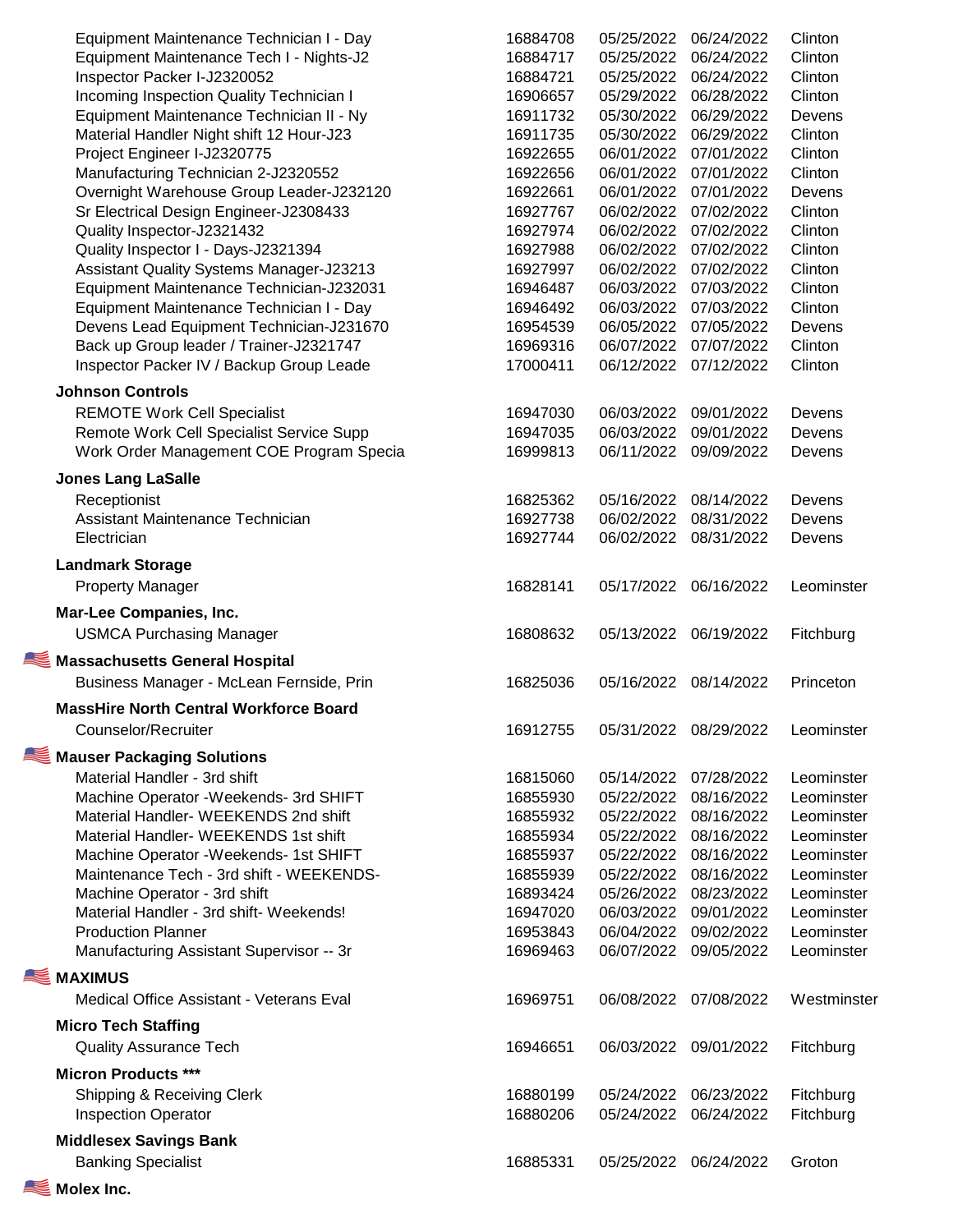| Finishing Technician<br>Operator<br>Jr Business Analyst<br>Material Handler: Day Shift<br>Sr. Customer Service Account Manager                                           | 16983630<br>16983649<br>16983652<br>16983655<br>16983658 | 06/09/2022<br>06/09/2022<br>06/09/2022<br>06/09/2022<br>06/09/2022 | 09/07/2022<br>09/07/2022<br>09/07/2022<br>09/07/2022<br>09/07/2022 | Clinton<br>Clinton<br>Clinton<br>Clinton<br>Clinton  |
|--------------------------------------------------------------------------------------------------------------------------------------------------------------------------|----------------------------------------------------------|--------------------------------------------------------------------|--------------------------------------------------------------------|------------------------------------------------------|
| <b>Montachusett Regional Transit Authority</b><br>Assistant Director, Customer Service<br>Human Resources Generalist<br><b>INSPECTOR</b><br><b>Marketing Coordinator</b> | 16927928<br>16927938<br>16927945<br>16927953             | 06/02/2022<br>06/02/2022<br>06/02/2022<br>06/02/2022               | 07/04/2022<br>06/30/2022<br>06/30/2022<br>06/30/2022               | Leominster<br>Leominster<br>Leominster<br>Leominster |
| National Grid<br>NERC-CIP Network, Senior Analyst,                                                                                                                       | 16984724                                                 | 06/09/2022                                                         | 09/07/2022                                                         | Ayer                                                 |
| <b>New England Authentic Eats LLC</b><br>Papa Gino's Team Member<br>D'Angelo's Team Member                                                                               | 16850910<br>16850911                                     | 05/20/2022<br>05/20/2022                                           | 06/24/2022<br>06/24/2022                                           | Gardner<br>Leominster                                |
| <b>New England Wire Products **</b>                                                                                                                                      |                                                          |                                                                    |                                                                    |                                                      |
| <b>Marketing Coordinator</b><br>Production Mig Welder, 2nd shift<br><b>General Laborer</b>                                                                               | 16851052<br>16851053<br>16851055                         | 05/20/2022<br>05/20/2022<br>05/20/2022                             | 06/20/2022<br>06/18/2022<br>06/20/2022                             | Leominster<br>Leominster<br>Leominster               |
| OptoGlo, Inc.                                                                                                                                                            |                                                          |                                                                    |                                                                    |                                                      |
| Senior Electrical Engineer                                                                                                                                               | 16824830                                                 | 05/16/2022                                                         | 06/15/2022                                                         | Leominster                                           |
| P.J. Keating Company                                                                                                                                                     |                                                          |                                                                    |                                                                    |                                                      |
| Daily Job Cost Coordinator-409479<br>Electrician - Lunenburg/Dracut-415262                                                                                               | 16835300<br>16953802                                     | 05/18/2022<br>06/04/2022                                           | 06/17/2022<br>07/04/2022                                           | Lunenburg<br>Lunenburg                               |
| Parker Hannifin Corporation                                                                                                                                              |                                                          |                                                                    |                                                                    |                                                      |
| Assembler/Tester B                                                                                                                                                       | 16841768                                                 | 05/19/2022                                                         | 08/17/2022                                                         | Devens                                               |
| Assembler/Tester A                                                                                                                                                       | 16841772                                                 | 05/19/2022                                                         | 08/17/2022                                                         | Devens                                               |
| Planner Sr<br>Machinist B                                                                                                                                                | 16841777<br>16842257                                     | 05/19/2022<br>05/19/2022                                           | 08/17/2022<br>08/17/2022                                           | Devens<br>Devens                                     |
| Machinist Sr                                                                                                                                                             | 16842261                                                 | 05/19/2022                                                         | 08/17/2022                                                         | Devens                                               |
| Machinist Sr                                                                                                                                                             | 16842263                                                 | 05/19/2022                                                         | 08/17/2022                                                         | Devens                                               |
| Project Engineer                                                                                                                                                         | 16894072                                                 | 05/26/2022                                                         | 08/24/2022                                                         | Devens                                               |
| Scheduler                                                                                                                                                                | 16922778                                                 | 06/01/2022                                                         | 08/30/2022                                                         | Devens                                               |
| <b>Patriot Beverages</b>                                                                                                                                                 |                                                          |                                                                    |                                                                    |                                                      |
| Yard /Fork Lift Driver                                                                                                                                                   | 16927854                                                 | 06/02/2022                                                         | 07/08/2022                                                         | Ayer                                                 |
| <b>PLS Staffing</b>                                                                                                                                                      |                                                          |                                                                    |                                                                    |                                                      |
| <b>Production Technicians</b>                                                                                                                                            | 16880225                                                 | 05/24/2022                                                         | 06/24/2022                                                         | Ayer                                                 |
| QA Inspector                                                                                                                                                             | 16880289                                                 | 05/24/2022                                                         | 06/24/2022                                                         | Ayer                                                 |
| <b>Randstad USA</b>                                                                                                                                                      |                                                          |                                                                    |                                                                    |                                                      |
| Warehouse openings                                                                                                                                                       | 16962573                                                 | 06/06/2022                                                         | 07/15/2022                                                         | Leominster                                           |
| <b>Retail Merchandising Services</b><br>Retail Merchandiser - Flexible Schedule                                                                                          | 17012790                                                 | 06/13/2022                                                         | 07/31/2022                                                         | Leominster                                           |
| <b>Right At Home</b><br>Homemaker Companion Caregiver                                                                                                                    | 16874081                                                 | 05/23/2022                                                         | 06/27/2022                                                         | Harvard                                              |
| <b>Riverdale Farm Corp</b>                                                                                                                                               |                                                          |                                                                    |                                                                    |                                                      |
| Farm workers and laborers; Crop                                                                                                                                          | 16850562                                                 | 05/20/2022                                                         | 09/16/2022                                                         | Groton                                               |
| Rockwell Automation, Inc.<br>Quality/ROS Lead                                                                                                                            | 16984301                                                 | 06/09/2022                                                         | 09/07/2022                                                         | Devens                                               |
| <b>Rollstone Bank &amp; Trust</b>                                                                                                                                        |                                                          |                                                                    |                                                                    |                                                      |
| Part-Time Teller                                                                                                                                                         | 17012694                                                 | 06/13/2022                                                         | 07/11/2022                                                         | Fitchburg                                            |
| Teller                                                                                                                                                                   | 17012697                                                 | 06/13/2022                                                         | 07/11/2022                                                         | Fitchburg                                            |
| Compliance & BSA Specialist                                                                                                                                              | 17012699                                                 | 06/13/2022                                                         | 07/11/2022                                                         | Leominster                                           |
| Assistant Branch Manager                                                                                                                                                 | 17012701                                                 | 06/13/2022                                                         | 07/11/2022                                                         | Leominster                                           |
|                                                                                                                                                                          |                                                          |                                                                    |                                                                    |                                                      |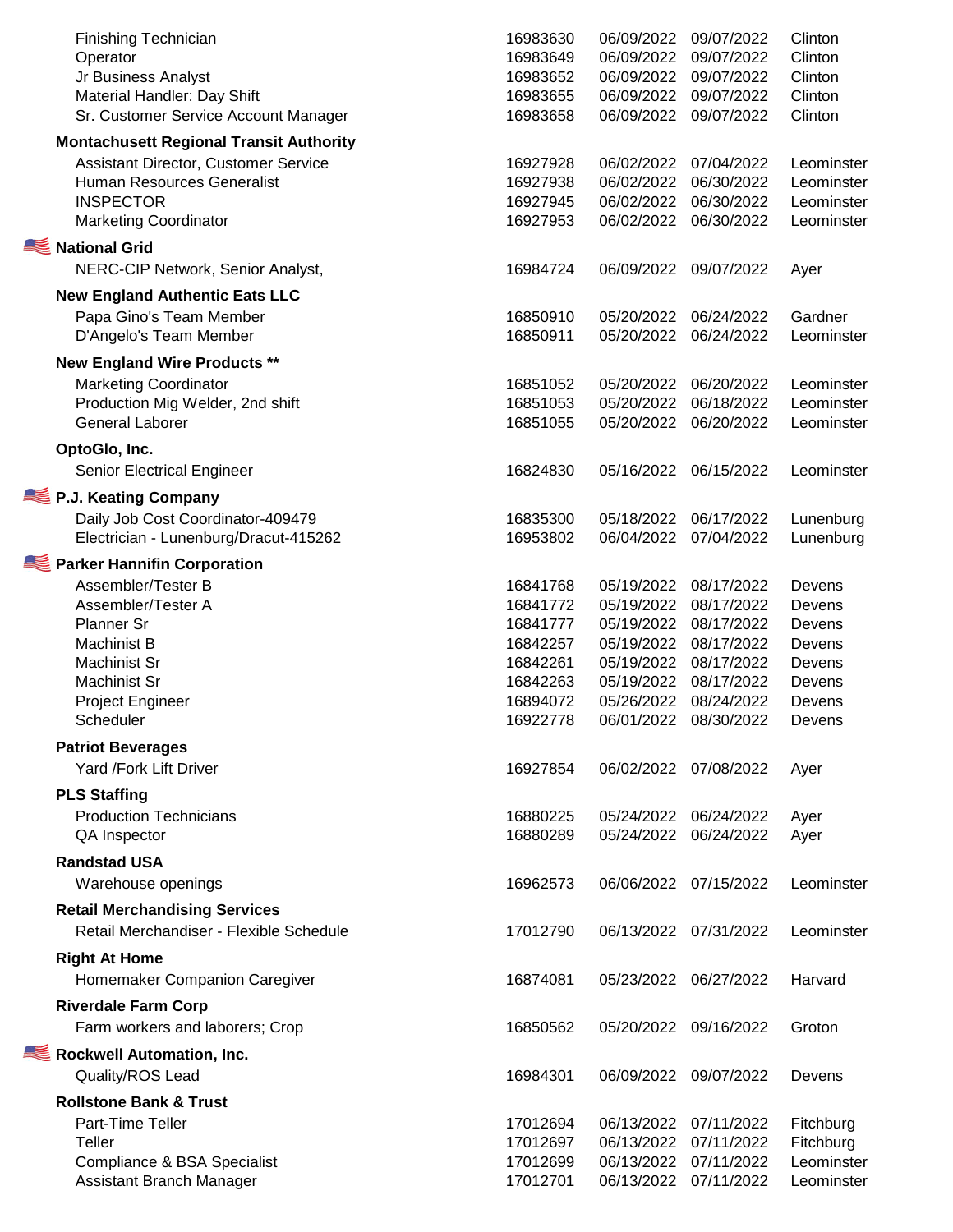| Rose International, Inc.                                             |          |            |                       |                       |
|----------------------------------------------------------------------|----------|------------|-----------------------|-----------------------|
| <b>Admin Clerk</b>                                                   | 16841517 | 05/19/2022 | 08/06/2022            | Devens                |
| Ryerson Inc.                                                         |          |            |                       |                       |
|                                                                      | 16814847 | 05/14/2022 | 08/12/2022            | Devens                |
| General Warehouseperson   Devens<br>General Warehouseperson   Devens | 16953211 | 06/04/2022 | 09/02/2022            | Devens                |
|                                                                      | 16954465 | 06/05/2022 | 09/03/2022            |                       |
| <b>Account Representative   Devens</b>                               |          |            |                       | Devens                |
| Sealed Air Corporation **                                            |          |            |                       |                       |
| (Sr) Electrical Engineer                                             | 16807918 | 05/13/2022 | 08/11/2022            | Ayer                  |
| <b>General Assembler II</b>                                          | 16880195 | 05/24/2022 | 06/24/2022            | Ayer                  |
| General Assembler 7:30 am-4:00 pm                                    | 16984444 | 06/09/2022 | 09/07/2022            | Ayer                  |
| Press Brake Operator- 2nd Shift - 3:45 p                             | 16984450 | 06/09/2022 | 09/07/2022            | Ayer                  |
| <b>Electrical Engineer/Industrial</b>                                | 17003492 | 06/13/2022 | 09/11/2022            | Ayer                  |
| <b>Sizer School</b>                                                  |          |            |                       |                       |
| <b>SCHOOL LIBRARIAN</b>                                              | 16874095 | 05/23/2022 | 06/12/2022            | Fitchburg             |
| <b>ASSISTANT PRINCIPAL</b>                                           | 16874100 | 05/23/2022 | 06/12/2022            | Fitchburg             |
|                                                                      |          |            |                       |                       |
| <b>Sunny Crest Orchards</b>                                          |          |            |                       |                       |
| Farm workers and laborers; Crop                                      | 16873594 | 05/23/2022 | 09/23/2022            | Sterling              |
| <b>Teknor Apex **</b>                                                |          |            |                       |                       |
| <b>Production Operator</b>                                           | 16851119 | 05/20/2022 | 06/20/2022            | Leominster            |
| Maintenance Shift Mechanic - 2nd shift                               | 16851124 | 05/20/2022 | 06/20/2022            | Leominster            |
| <b>Molding Operator</b>                                              | 16851133 | 05/20/2022 | 06/20/2022            | Leominster            |
| R+D Technician                                                       | 16851148 | 05/20/2022 | 06/20/2022            | Leominster            |
|                                                                      |          |            |                       |                       |
| <b>Town of Templeton</b>                                             |          |            |                       |                       |
| Deputy Assessor                                                      | 16834985 | 05/18/2022 | 07/01/2022            | <b>East Templeton</b> |
| Program Coordinator                                                  | 16975572 | 06/08/2022 | 07/07/2022            | <b>East Templeton</b> |
| Police Officer                                                       | 16975579 | 06/08/2022 | 07/07/2022            | Templeton             |
| UMass Medical School                                                 |          |            |                       |                       |
| Respiratory Therapist - Per Diem                                     | 16828271 | 05/17/2022 | 06/16/2022            | Devens                |
| <b>Respiratory Therapist</b>                                         | 16828307 | 05/17/2022 | 06/16/2022            | Devens                |
| UMass Memorial Health Care, Inc.                                     |          |            |                       |                       |
|                                                                      |          |            |                       |                       |
| PCA I, Geriatric Med Psych, Per Diem                                 | 16808896 | 05/13/2022 | 08/11/2022            | Clinton               |
| PHYSICAL THERAPIST, Per Diem                                         | 16808897 | 05/13/2022 | 08/11/2022            | Clinton               |
| Phlebotomist/Processing Asst., Leominste                             | 16808926 |            | 05/13/2022 08/11/2022 | Leominster            |
| CLINICAL MEDICAL ASSISTANT                                           | 16824648 | 05/16/2022 | 08/14/2022            | Fitchburg             |
| AMBULATORY SVCS REP                                                  | 16825198 | 05/16/2022 | 08/14/2022            | Leominster            |
| <b>MAINTENANCE MECHANIC - ENG</b>                                    | 16825211 | 05/16/2022 | 08/14/2022            | Clinton               |
| Registered Nurse, L&D, Per Diem                                      | 16825706 | 05/17/2022 | 08/15/2022            | Leominster            |
| Registered Nurse, L&D, Per Diem                                      | 16825712 | 05/17/2022 | 08/15/2022            | Leominster            |
| Registered Nurse, L&D, Per Diem                                      | 16825717 | 05/17/2022 | 08/15/2022            | Leominster            |
| Nursing Supervisor, Clinton Campus; Days                             | 16825737 | 05/17/2022 | 08/15/2022            | Clinton               |
| RN Per Diem, CCU                                                     | 16825741 | 05/17/2022 | 08/15/2022            | Leominster            |
| RN, Foster Wing; 24 Hour Flex, Nights                                | 16825746 | 05/17/2022 | 08/15/2022            | Leominster            |
| RN, Foster Wing; Nights 24 Hr                                        | 16825750 | 05/17/2022 | 08/15/2022            | Leominster            |
| CT Scan Tech, Per Diem                                               | 16829457 | 05/18/2022 | 08/16/2022            | Leominster            |
| CT Scan Technologist, 40 Hours Evenings                              | 16829462 | 05/18/2022 | 08/16/2022            | Leominster            |
| Radiology Technologist, 32 Hours Evening                             | 16829485 | 05/18/2022 | 08/16/2022            | Leominster            |
| Registered Nurse, L&D, 36hrs Days                                    | 16835197 | 05/18/2022 | 08/16/2022            | Leominster            |
| Registered Nurse, ED; 24 Hour Night Clin                             | 16835239 | 05/18/2022 | 08/16/2022            | Clinton               |
| Registered Nurse, Home Health, 40 Hour D                             | 16835241 | 05/18/2022 | 08/16/2022            | Leominster            |
| RN ED Clinton; 24hrs. Nights                                         | 16835246 | 05/18/2022 | 08/16/2022            | Clinton               |
| RN, Home Health; 40 Hours Day                                        | 16835248 | 05/18/2022 | 08/16/2022            | Leominster            |
| RN, Hospice; Per Diem                                                | 16835250 | 05/18/2022 | 08/16/2022            | Leominster            |
| PCA I, Medical Surgical Unit, 24 Hours,                              | 16840942 | 05/19/2022 | 08/17/2022            | Leominster            |
| PCA I, 4th Floor Telemetry Unit, 24 Hour                             | 16840944 | 05/19/2022 | 08/17/2022            | Leominster            |
| PCA I, Foster Wing Progressive Care Unit                             | 16840951 | 05/19/2022 | 08/17/2022            | Leominster            |
| PCA I, Foster Wing Progressive Care Unit                             | 16840956 | 05/19/2022 | 08/17/2022            | Leominster            |
|                                                                      |          |            |                       |                       |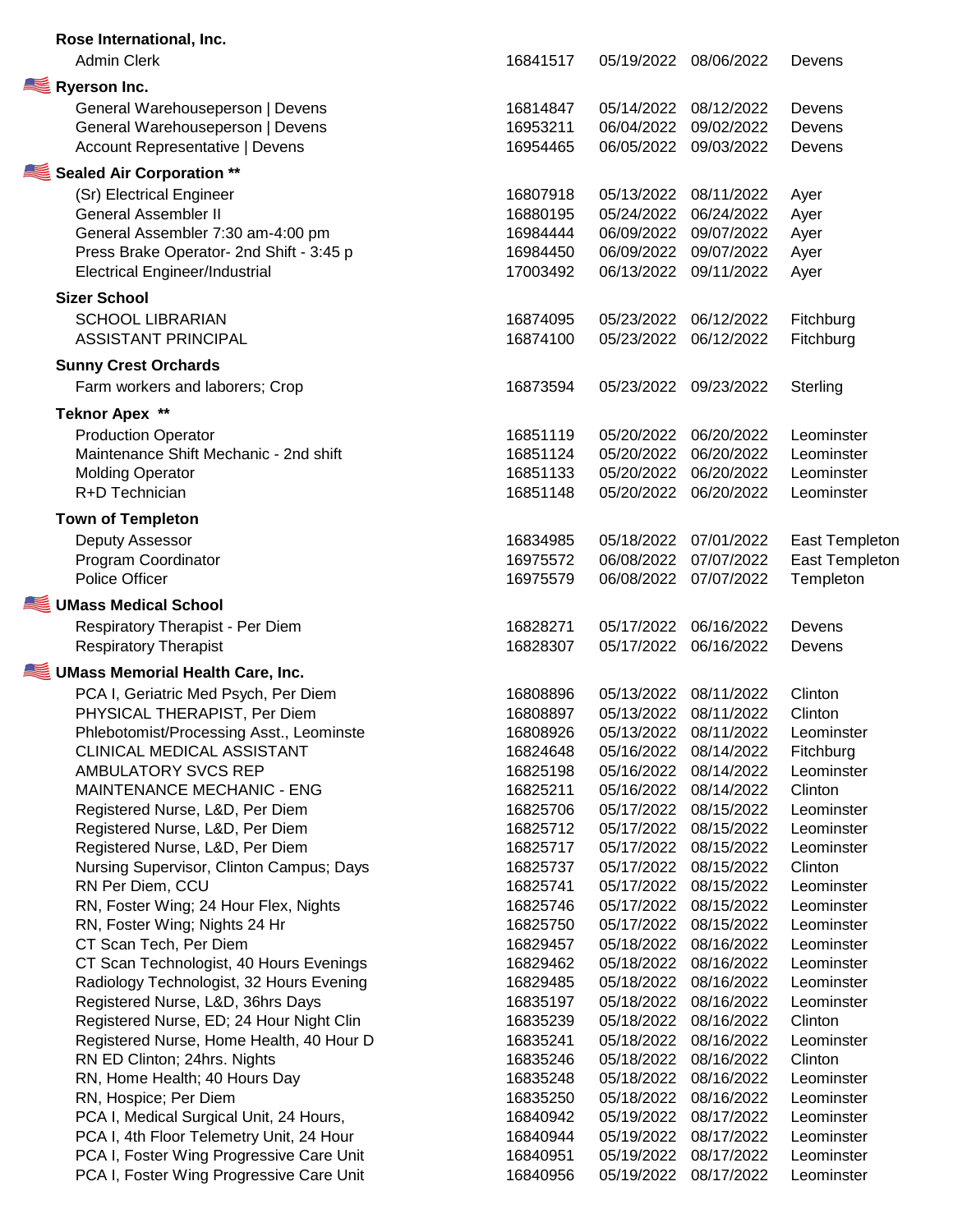Respiratory Therapist, 36 Hours Nights Respiratory Therapist, 36 Hours Days Respiratory Therapist - Extended Care Un Registered Nurse, Operating Room; Per Di RN, PACU; Per Diem Respiratory Therapist, 36 Hours Days Home Health Aide, Full Time Home Health Aide, Full Time Registration Rep., ED, 7:00a to 3:30p; 2 PCA I, Medical Surgical Unit, 24 Hours, PCA I, Medical Surgical Unit, 24 Hours, PCA I, Medical Surgical Unit, 32 Hours, Patient Observer, Emergency Department, PCA I, 4th Floor Telemetry Unit, 32 Hour PCA I, Foster Wing Progressive Care Unit PCA II, Emergency Department, 32 Hour Ev Unit Secretary Inpatient, Medical Surgic Patient Observer, Emergency Department, PCA I, Medical Surgical Unit, 24 Hours D PCA I, Medical Surgical Unit, 24 Hours, PCA I, Medical Surgical Unit, 32 Hours, PCA I, 4th Floor Telemetry Unit, 24 Hour PCA I, Float Pool, 32 Hours, Evenings PCA I, Foster Wing Progressive Care Unit PCA II, Emergency Department, 24 Hour Ni Registered Nurse, Medical Surgical, Per Laboratory Director PCA I, Foster Wing Progressive Care Unit PCA I, Medical Surgical Unit, 24 Hours, PCA I, Medical Surgical Unit, 32 Hours, PCA I, Float Pool, 24 Hours, Nights PCA I, Float Pool, 32 Hours, Nights PCA I, Foster Wing Progressive Care Unit RN, Foster Wing; Nights 24hr Activities Coordi, GMPU, 40hrs Certified Surgical LABOR & DELIVERY TECH RN, Foster Wing; 24 Hour Evenings RN, Foster Wing; 24Hr, Evenings RN, Foster Wing; Nights 24 Hours Patient Observer, Geri Med Psych; Per Di PCA I, Geriatric Med Psych, 24 Hours, Ni Registered Nurse, CCU; 24hr Nights Registered Nurse, ED, Per Diem, CL Admin. Coordinator, Fitchburg Admin. Coordinator, Oncology 32 Hours Registration Rep., ED, Evening Patient Observer, Emergency Department, RN, Emergency-LC; PT Night PCA I, Geriatric Med Psych, 32 Hours, Ni PCA I, Med/Surg, 24 Hours, Evenings PCA II, Emergency Department, 32 Hour Ev Clinical Social Worker LCSW - Per Diem PCA I, Critical Care Unit, Per Diem PCA I, Geriatric Med Psych, 32 Hours, Ni PCA I, Medical Surgical Unit, 32 Hours, PCA I, Medical Surgical Unit, 32 Hours, PCA I, Foster Wing Progressive Care Unit PCA I, Medical Surgical Unit, 24 Hours D PCA I, Medical Surgical Unit, 24 Hours, PCA I, Medical Surgical Unit, 24 Hours, PCA I, Foster Wing Progressive Care Unit

| 16840960 | 05/19/2022 | 08/17/2022 | Leominster               |
|----------|------------|------------|--------------------------|
| 16840964 | 05/19/2022 | 08/17/2022 | Leominster               |
| 16840974 | 05/19/2022 | 08/17/2022 | Leominster               |
| 16840979 | 05/19/2022 | 08/17/2022 | Leominster               |
| 16840983 | 05/19/2022 | 08/17/2022 | Leominster               |
| 16840986 | 05/19/2022 | 08/17/2022 | Leominster               |
| 16840988 | 05/19/2022 | 08/17/2022 | Leominster               |
| 16841023 | 05/19/2022 | 08/17/2022 | Clinton                  |
| 16841025 | 05/19/2022 | 08/17/2022 | Leominster               |
| 16841027 | 05/19/2022 | 08/17/2022 | Clinton                  |
| 16841031 | 05/19/2022 | 08/17/2022 | Clinton                  |
| 16841035 | 05/19/2022 | 08/17/2022 | Clinton                  |
| 16841038 | 05/19/2022 | 08/17/2022 | Clinton                  |
| 16841043 | 05/19/2022 | 08/17/2022 | Leominster               |
| 16841280 | 05/19/2022 | 08/17/2022 | Clinton                  |
| 16842212 | 05/19/2022 | 08/17/2022 | Leominster               |
| 16842225 | 05/19/2022 | 08/17/2022 | Clinton                  |
| 16850518 | 05/20/2022 | 08/18/2022 | Fitchburg                |
| 16850521 | 05/20/2022 | 08/18/2022 | Fitchburg                |
| 16850526 | 05/20/2022 | 08/18/2022 | Clinton                  |
| 16850528 | 05/20/2022 | 08/18/2022 | Clinton                  |
| 16850532 | 05/20/2022 | 08/18/2022 | Leominster               |
| 16850536 | 05/20/2022 | 08/18/2022 |                          |
| 16850538 | 05/20/2022 | 08/18/2022 | Leominster<br>Leominster |
|          |            |            |                          |
| 16850540 | 05/20/2022 | 08/18/2022 | Leominster               |
| 16850542 | 05/20/2022 | 08/18/2022 | Leominster               |
| 16850547 | 05/20/2022 | 08/18/2022 | Clinton                  |
| 16850935 | 05/20/2022 | 08/18/2022 | Clinton                  |
| 16851585 | 05/20/2022 | 08/18/2022 | Leominster               |
| 16851588 | 05/20/2022 | 08/18/2022 | Leominster               |
| 16851591 | 05/20/2022 | 08/18/2022 | Leominster               |
| 16851593 | 05/20/2022 | 08/18/2022 | Leominster               |
| 16851596 | 05/20/2022 | 08/18/2022 | Leominster               |
| 16851598 | 05/20/2022 | 08/18/2022 | Leominster               |
| 16851600 | 05/20/2022 | 08/18/2022 | Leominster               |
| 16851608 | 05/20/2022 | 08/18/2022 | Clinton                  |
| 16873930 | 05/23/2022 | 08/21/2022 | Leominster               |
| 16873938 | 05/23/2022 | 08/21/2022 | Leominster               |
| 16873941 | 05/23/2022 | 08/21/2022 | Leominster               |
| 16873947 | 05/23/2022 | 08/21/2022 | Leominster               |
| 16873950 | 05/23/2022 | 08/21/2022 | Leominster               |
| 16873953 | 05/23/2022 | 08/21/2022 | Leominster               |
| 16873957 | 05/23/2022 | 08/21/2022 | Leominster               |
| 16873960 | 05/23/2022 | 08/21/2022 | Clinton                  |
| 16874027 | 05/23/2022 | 08/21/2022 | Leominster               |
| 16874802 | 05/23/2022 | 08/21/2022 | Clinton                  |
| 16874806 | 05/23/2022 | 08/21/2022 | Leominster               |
| 16874808 | 05/23/2022 | 08/21/2022 | Leominster               |
| 16874812 | 05/23/2022 | 08/21/2022 | Leominster               |
| 16874821 | 05/23/2022 | 08/21/2022 | Leominster               |
| 16874824 | 05/23/2022 | 08/21/2022 | Leominster               |
| 16874829 | 05/23/2022 | 08/21/2022 | Leominster               |
| 16879547 | 05/24/2022 | 08/22/2022 | Leominster               |
| 16879552 | 05/24/2022 | 08/22/2022 | Leominster               |
| 16879592 | 05/24/2022 | 08/22/2022 | Leominster               |
| 16879639 | 05/24/2022 | 08/22/2022 | Leominster               |
| 16879642 | 05/24/2022 | 08/22/2022 | Leominster               |
| 16879643 | 05/24/2022 | 08/22/2022 | Clinton                  |
| 16879647 | 05/24/2022 | 08/22/2022 | Clinton                  |
| 16879651 | 05/24/2022 | 08/22/2022 | Leominster               |
| 16879655 | 05/24/2022 | 08/22/2022 | Leominster               |
|          |            |            |                          |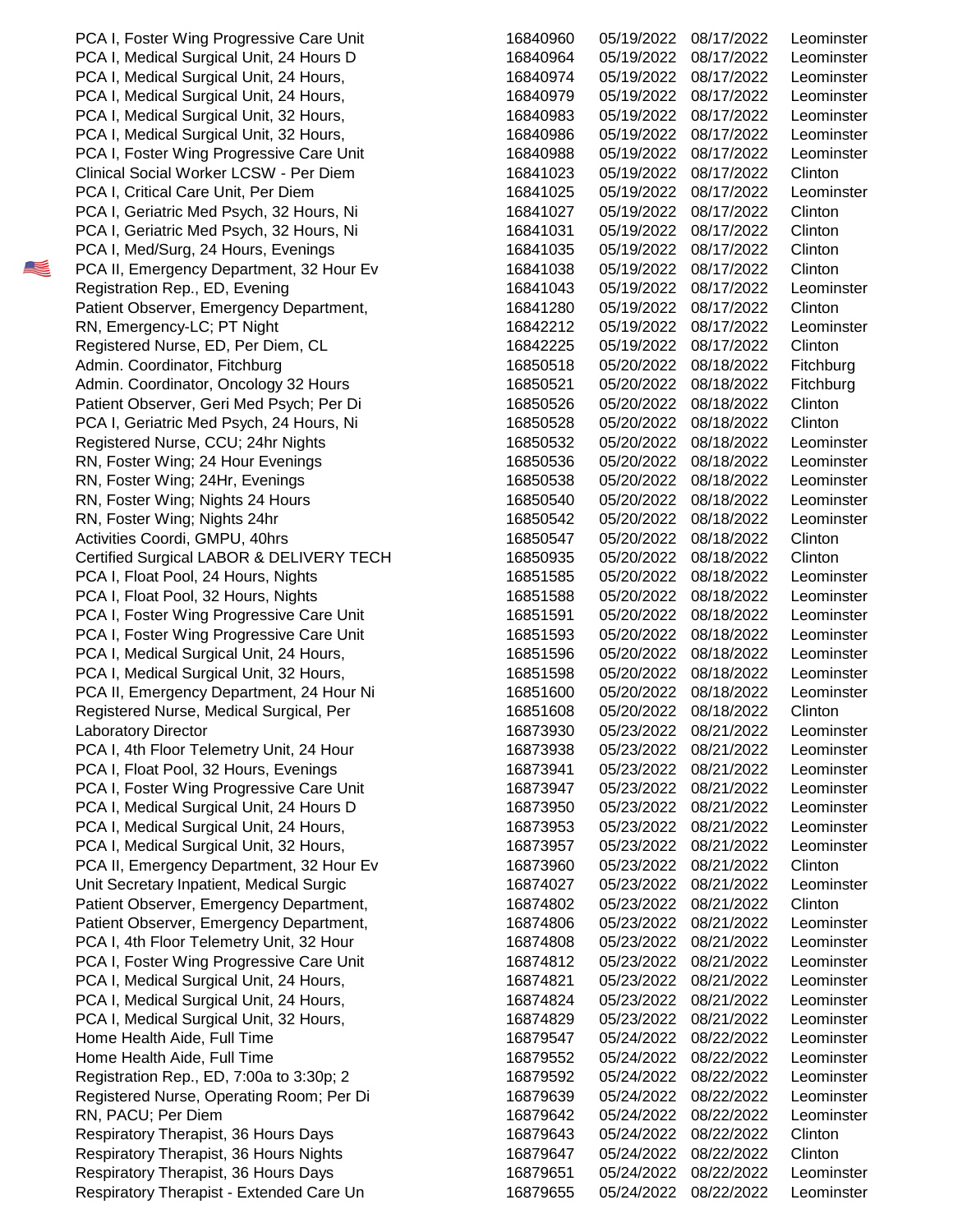16894094 05/26/2022 08/24/2022 RN, GMPU, 24hr Nights Clinton 16900869 05/27/2022 08/25/2022 PCA I Clinton Patient Observer, Geri Med Psych; Per Di Clinton and the 16969225 06/07/2022 09/05/2022 Clinton PCA I, Geriatric Med Psych, 32 Hours, Ni 16969228 06/07/2022 09/05/2022 Clinton PCA I, Geriatric Med Psych, 32 Hours, Ni 16969232 06/07/2022 09/05/2022 Clinton Clinical Social Worker LCSW - Per Diem  $16969212$  06/07/2022 09/05/2022 Clinton Registered Nurse, ED, Per Diem, CL <br>
2016947600 06/03/2022 09/01/2022 Clinton ULTRASOUND TECHNOLOGIST - Per Diem 16953684 06/04/2022 09/02/2022 Clinton PCA II, Emergency Department, 24 Hour, D 16923378 06/01/2022 08/30/2022 Clinton Patient Observer, Emergency Department,  $16923366$  06/01/2022 08/30/2022 Clinton Director Psychiatric Services Nursing 2008 2009 16922496 206/01/2022 08/30/2022 Clinton Registered Nurse, Emergency Department,  $16913398$  05/31/2022 08/29/2022 Clinton Respiratory Therapist Reg, 36 Hours Nigh 16911661 05/30/2022 08/28/2022 Clinton RN, Med Tele Unit; 24 Hour Flex **Clinton Clinton 16899559** 05/27/2022 08/25/2022 Clinton RN, Med Tele Unit 24hrs. Nights Clinton Clinton Control 16899548 05/27/2022 08/25/2022 Clinton RN, Med Tele Unit 32hrs. Nights Clinton Clinton 2016899552 05/27/2022 08/25/2022 Clinton ED Registration Rep., Clinton **Community** 2011 16893451 05/26/2022 08/24/2022 Clinton Respiratory Therapist Reg, Extended Care 16879662 05/24/2022 08/22/2022 Clinton Respiratory Therapist, 36 Hours, Nights **Clinton Clinton 16879672** 05/24/2022 08/22/2022 Clinton

 05/24/2022 08/22/2022 05/24/2022 08/22/2022 05/24/2022 08/22/2022 05/24/2022 08/22/2022 05/24/2022 08/22/2022 05/24/2022 08/22/2022 05/24/2022 08/22/2022 05/25/2022 08/23/2022 05/25/2022 08/23/2022 RN, CCU; 24hr Nights Leominster 05/26/2022 08/24/2022 05/26/2022 08/24/2022 05/26/2022 08/24/2022 05/26/2022 08/24/2022 05/26/2022 08/24/2022 05/26/2022 08/24/2022 05/27/2022 08/25/2022 05/27/2022 08/25/2022 05/27/2022 08/25/2022 05/27/2022 08/25/2022 05/27/2022 08/25/2022 05/30/2022 08/28/2022 05/31/2022 08/29/2022 05/31/2022 08/29/2022 05/31/2022 08/29/2022 05/31/2022 08/29/2022 05/31/2022 08/29/2022 05/31/2022 08/29/2022 05/31/2022 08/29/2022 05/31/2022 08/29/2022 05/31/2022 08/29/2022 06/01/2022 08/30/2022 06/01/2022 08/30/2022 06/01/2022 08/30/2022 06/01/2022 08/30/2022 06/01/2022 08/30/2022 06/01/2022 08/30/2022 06/02/2022 08/31/2022 06/02/2022 08/31/2022 06/02/2022 08/31/2022 DEPT ASST Leominster 06/02/2022 08/31/2022 DEPT ASST Leominster 06/02/2022 08/31/2022 06/02/2022 08/31/2022 06/02/2022 08/31/2022 06/03/2022 09/01/2022 06/03/2022 09/01/2022 06/03/2022 09/01/2022 06/03/2022 09/01/2022 DEPT ASST II Fitchburg 06/03/2022 09/01/2022 LPN Fitchburg 06/03/2022 09/01/2022 06/03/2022 09/01/2022 06/04/2022 09/02/2022 06/04/2022 09/02/2022 06/07/2022 09/05/2022 06/07/2022 09/05/2022 06/07/2022 09/05/2022 06/07/2022 09/05/2022 06/07/2022 09/05/2022 06/07/2022 09/05/2022 PCA I, Med/Surg, 24 Hours, Evenings 16969235 06/07/2022 09/05/2022 Clinton Admin. Coordinator, Oncology 32 Hours Fitchburg 16969209 06/07/2022 09/05/2022 Fitchburg Lead Financial Counselor, 40hr Days Leominster 16969218 06/07/2022 09/05/2022 Leominster Director, Critical Care Services (Nursin and Marchields 16953689 06/04/2022 09/02/2022 Leominster ONCOLOGY NAVIGATOR **Fitchburg** 16947596 06/03/2022 09/01/2022 Fitchburg Registered Nurse, Operating Room and Material Museum of the 16947549 06/03/2022 09/01/2022 Leominster LAB ASSISTANT, 24 Hours Days 2008 16947560 16947560 06/03/2022 09/01/2022 Leominster Care Coordinator Case Manager, Discharge 16947562 06/03/2022 09/01/2022 Leominster Laboratory Services Asst., Leominster 16929065 06/02/2022 08/31/2022 Leominster Phlebotomist/Processing Asst., Leominste 16929079 06/02/2022 08/31/2022 Leominster Phlebotomist/Processing Asst., Leominste 16929082 06/02/2022 08/31/2022 Leominster Administrative Coordinator, Oncology 16927563 06/02/2022 08/31/2022 Fitchburg PCA II, Emergency Department, 24 Hour Ni 16923375 06/01/2022 08/30/2022 Leominster Registered Nurse, 4th Floor, 32hr Evenin 16927557 06/02/2022 08/31/2022 Leominster Clinical Manager - Home Health & Hospice 16923336 06/01/2022 08/30/2022 Leominster Patient Observer, Emergency Department, 16923365 06/01/2022 08/30/2022 Leominster RN, Emergency LC; Day/Eve 24 hour Flex 16913409 05/31/2022 08/29/2022 Leominster RN, Emergency-LC; 24 Hour Night Leominster 16913413 05/31/2022 08/29/2022 Leominster RN, ED Behavioral Health. 36 Hour Day/Ev 16913400 05/31/2022 08/29/2022 Leominster RN, Emergency LC; 36 Hour Day/Eve 16913402 05/31/2022 08/29/2022 Leominster RN, Emergency LC; 36 Hour Day/Eve Letter 16913406 05/31/2022 08/29/2022 Leominster Registered Nurse, CCU; 24 Hour Day/Eve 16913060 05/31/2022 08/29/2022 Leominster Registered Nurse, 4th Floor, 32hr Evenin Leonin Leopold Murse 16913393 05/31/2022 08/29/2022 Leominster Physical Therapist Assistant, Home Healt 16900874 05/27/2022 08/25/2022 Leominster Registered Nurse, CCU; 24 Hour Day/Eve Leominster 16913059 05/31/2022 08/29/2022 Leominster Facilities and Life Safety Specialist The Control of the Case of the 16900833 05/27/2022 08/25/2022 Leominster PCA I, 4th Floor Telemetry, 24 Hours, Ev 16893465 05/26/2022 08/24/2022 Leominster PCA I, Critical Care Unit, 24 Hours, Day 16893467 05/26/2022 08/24/2022 Leominster PCA I, Critical Care Unit, 24 Hours, Day 16893468 05/26/2022 08/24/2022 Leominster Birth Registrar, Per Diem **Leominster** 16893448 05/26/2022 08/24/2022 Leominster CERTIFIED SURG TECHNOLOGIST 16893450 05/26/2022 08/24/2022 Leominster RN, Outpatient Infusion; Per Diem Fitchburg 16880462 05/24/2022 08/22/2022 Fitchburg Human Resources Business Partner / Labor 16884686 05/25/2022 08/23/2022 Leominster Respiratory Therapist, Reg. Extended Car 16879680 05/24/2022 08/22/2022 Leominster Speech Pathologist, Per Diem **Fitchburg** 16879810 05/24/2022 08/22/2022 Fitchburg RN, Home Health, 24 hrs, New York 16880459 05/24/2022 08/22/2022 Leominster Respiratory Therapist, Reg. 36 Hours Day 16879675 05/24/2022 08/22/2022 Clinton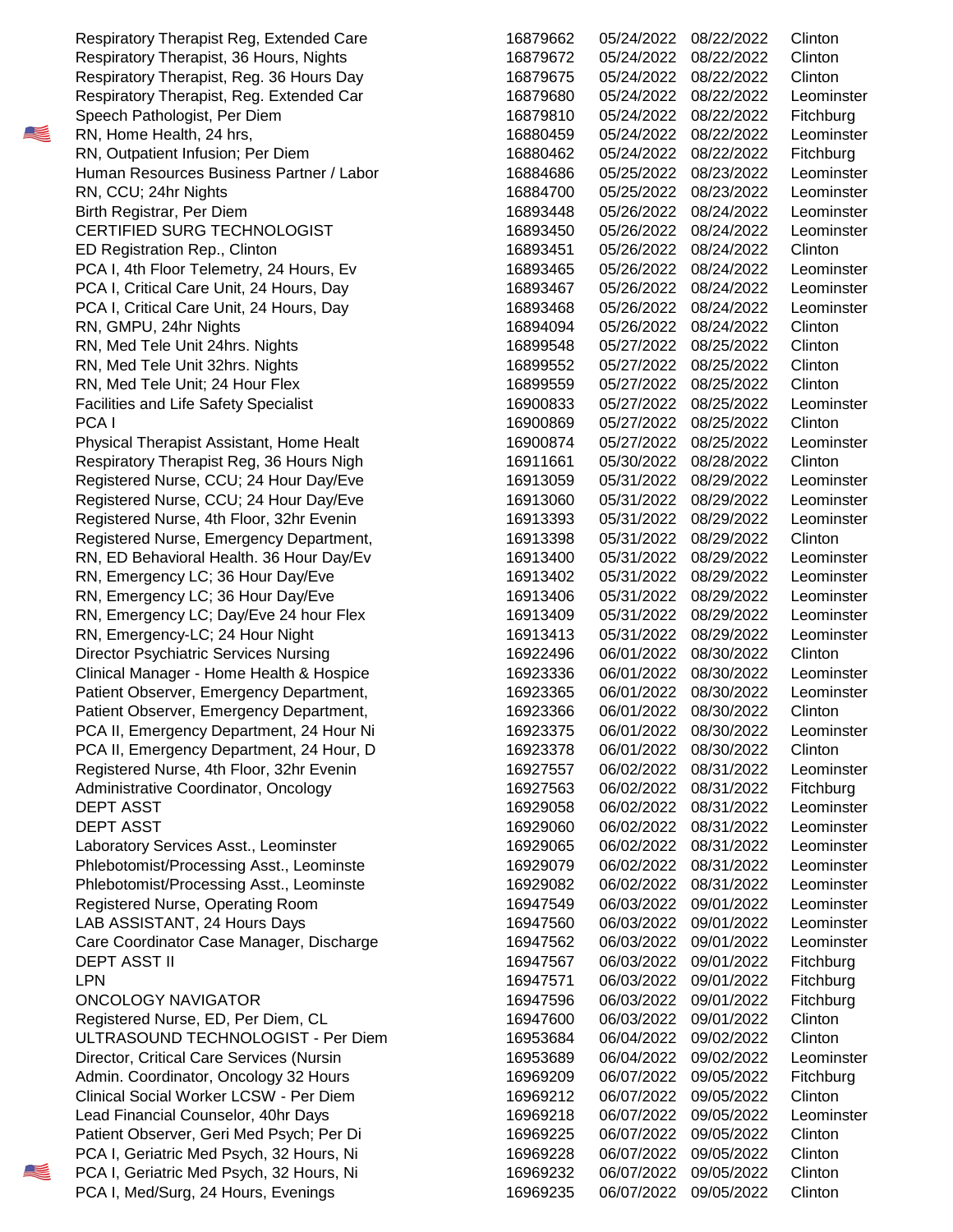Driver, Hostler Driver, Jockey Driver **Utz Quality Foods** Shipping/Warehouse **UPS** Package Handler - Part time Leoma **US Intermodal, Inc.** Social Worker, LICSW; 16 Hours Days **UNFI** Field Sales Rep-Leominster, MA-142366 **United Solutions** Registered Nurse, Outpatient Infusion, 3 Physical Therapist, 24 Hours Days - Flex RN, MSU; Nights, 24hr Registered Nurse, Emergency-LC; 24 Hour Registered Nurse, Float Pool; Evening PCA II - ED Night Shift - 32 Hours PCA II, Emergency Department, 24 Hour Ev PCA II, Emergency Department, 24 Hours, Patient Observer, Emergency Room, 24 Hou PCA I, Critical Care Unit, Per Diem PCA I, Foster Wing, Progressive Care Uni RN, MSU; Evening, 24hr PCA I - Float Pool - Per Diem - Mixed Sh Patient Observer Inpatient, Float Pool, RN, Foster Wing; Nights, 32hr RN, Home Health; Per Diem RN, Foster Wing; Nights Registered Nurse, L&D, Per Diem RN, Med Tele Unit 32hrs. Nights RN, Med Tele Unit; 24 Hour Flex Registered Nurse, GMPU; Night: 24 Hr Registered Nurse, L&D, Per Diem Registered Nurse, L&D, Per Diem PCA I, Med/Surg, 24 Hours, Nights PCA I, Med/Surg, 32 Hours, Nights PCA I, Medical Surgical Unit, 24 Hours, PCA I, Geriatric Med Psych, 24 Hours, Da PCA I, Geriatric Med Psych, 24 Hours, Ev PCA I, Geriatric Med Psych, 24 Hours, Ni LPN - Float Pool - Night Shift Nurse Educator, Operating Room Nursing Supervisor, Clinton Campus; Days Care Coordinator Case Manager, Discharge Home Health Aide, Full Time Home Health Aide, Full Time PCA I, Geriatric Med Psych, 24 Hours, Ni Admin. Coordinator, Fitchburg Administrative Coordinator, Oncology Registered Nurse, Operating Room RN, PACU; Per Diem

Warehouse Utility

## **Van Emden Management Corp.**

## **VWR International, LLC**

Manager - Validation Engineering

| Registered Nurse, Operating Room         | 16969261 | 06/07/2022 | 09/05/2022            | Leominster |
|------------------------------------------|----------|------------|-----------------------|------------|
| RN, PACU; Per Diem                       | 16969263 | 06/07/2022 | 09/05/2022            | Leominster |
| PCA I, Geriatric Med Psych, 24 Hours, Ni | 16969276 | 06/07/2022 | 09/05/2022            | Clinton    |
| Admin. Coordinator, Fitchburg            | 16969279 | 06/07/2022 | 09/05/2022            | Fitchburg  |
| Administrative Coordinator, Oncology     | 16969281 | 06/07/2022 | 09/05/2022            | Fitchburg  |
| Care Coordinator Case Manager, Discharge | 16969284 | 06/07/2022 | 09/05/2022            | Leominster |
| Home Health Aide, Full Time              | 16969296 | 06/07/2022 | 09/05/2022            | Leominster |
| Home Health Aide, Full Time              | 16969298 | 06/07/2022 | 09/05/2022            | Leominster |
| LPN - Float Pool - Night Shift           | 16969299 | 06/07/2022 | 09/05/2022            | Leominster |
| Nurse Educator, Operating Room           | 16969301 | 06/07/2022 | 09/05/2022            | Leominster |
| Nursing Supervisor, Clinton Campus; Days | 16969302 | 06/07/2022 | 09/05/2022            | Clinton    |
| PCA I, Geriatric Med Psych, 24 Hours, Da | 16969303 | 06/07/2022 | 09/05/2022            | Clinton    |
| PCA I, Geriatric Med Psych, 24 Hours, Ev | 16969304 | 06/07/2022 | 09/05/2022            | Clinton    |
| PCA I, Geriatric Med Psych, 24 Hours, Ni | 16969306 | 06/07/2022 | 09/05/2022            | Clinton    |
| PCA I, Med/Surg, 24 Hours, Nights        | 16969307 | 06/07/2022 | 09/05/2022            | Clinton    |
| PCA I, Med/Surg, 32 Hours, Nights        | 16969308 | 06/07/2022 | 09/05/2022            | Clinton    |
| PCA I, Medical Surgical Unit, 24 Hours,  | 16969309 | 06/07/2022 | 09/05/2022            | Clinton    |
| Registered Nurse, GMPU; Night; 24 Hr     | 16973723 | 06/08/2022 | 09/06/2022            | Clinton    |
| Registered Nurse, L&D, Per Diem          | 16973724 | 06/08/2022 | 09/06/2022            | Leominster |
| Registered Nurse, L&D, Per Diem          | 16973726 | 06/08/2022 | 09/06/2022            | Leominster |
| Registered Nurse, L&D, Per Diem          | 16973727 | 06/08/2022 | 09/06/2022            | Leominster |
| RN, Med Tele Unit 32hrs. Nights          | 16973731 | 06/08/2022 | 09/06/2022            | Clinton    |
| RN, Med Tele Unit; 24 Hour Flex          | 16973732 | 06/08/2022 | 09/06/2022            | Clinton    |
| RN, Foster Wing; Nights, 32hr            | 16973802 | 06/08/2022 | 09/06/2022            | Leominster |
| RN, Home Health; Per Diem                | 16973804 | 06/08/2022 | 09/06/2022            | Leominster |
| RN, Foster Wing; Nights                  | 16982954 | 06/09/2022 | 09/07/2022            | Leominster |
| RN, MSU; Evening, 24hr                   | 16982962 | 06/09/2022 | 09/07/2022            | Leominster |
| PCA I - Float Pool - Per Diem - Mixed Sh | 16982967 | 06/09/2022 | 09/07/2022            | Leominster |
| Patient Observer Inpatient, Float Pool,  | 16982978 | 06/09/2022 | 09/07/2022            | Leominster |
| Patient Observer, Emergency Room, 24 Hou | 16982982 | 06/09/2022 | 09/07/2022            | Clinton    |
| PCA I, Critical Care Unit, Per Diem      | 16982985 | 06/09/2022 | 09/07/2022            | Leominster |
| PCA I, Foster Wing, Progressive Care Uni | 16982990 | 06/09/2022 | 09/07/2022            | Leominster |
| PCA II - ED Night Shift - 32 Hours       | 16982992 | 06/09/2022 | 09/07/2022            | Leominster |
| PCA II, Emergency Department, 24 Hour Ev | 16982995 | 06/09/2022 | 09/07/2022            | Leominster |
| PCA II, Emergency Department, 24 Hours,  | 16982997 | 06/09/2022 | 09/07/2022            | Clinton    |
| RN, MSU; Nights, 24hr                    | 16983024 | 06/09/2022 | 09/07/2022            | Leominster |
| Registered Nurse, Emergency-LC; 24 Hour  | 16992078 |            | 06/10/2022 09/08/2022 | Leominster |
| Registered Nurse, Float Pool; Evening    | 16992080 | 06/10/2022 | 09/08/2022            | Leominster |
| LPN                                      | 16992862 | 06/10/2022 | 09/08/2022            | Leominster |
| Registered Nurse, Outpatient Infusion, 3 | 16992869 | 06/10/2022 | 09/08/2022            | Fitchburg  |
| Physical Therapist, 24 Hours Days - Flex | 17000824 | 06/13/2022 | 09/11/2022            | Clinton    |
| Social Worker, LICSW; 16 Hours Days      | 17000837 | 06/13/2022 | 09/11/2022            | Leominster |
| ΙFΙ                                      |          |            |                       |            |
| Field Sales Rep-Leominster, MA-142366    | 16828419 |            | 05/17/2022 06/16/2022 | Leominster |
| <b>ited Solutions</b>                    |          |            |                       |            |
| Shipping/Warehouse                       | 16851160 | 05/20/2022 | 06/20/2022            | Leominster |
|                                          |          |            |                       |            |
| ۱S                                       |          |            |                       |            |
| Package Handler - Part time Leoma        | 16808462 |            | 05/13/2022 07/30/2022 | Leominster |
| Intermodal, Inc.                         |          |            |                       |            |
| Driver, Hostler Driver, Jockey Driver    | 16873884 |            | 05/23/2022 06/21/2022 | Devens     |
|                                          |          |            |                       |            |
| <b>Z Quality Foods</b>                   |          |            |                       |            |
| <b>Warehouse Utility</b>                 | 16828730 | 05/17/2022 | 08/15/2022            | Sterling   |
| Potato Handler-First Shift               | 16969184 | 06/07/2022 | 09/05/2022            | Fitchburg  |
| n Emden Management Corp.                 |          |            |                       |            |
| Life Guards                              | 16828130 | 05/17/2022 | 06/20/2022            | Gardner    |
|                                          |          |            |                       |            |
| /R International, LLC                    |          |            |                       |            |
| Manager - Validation Engineering         | 16834804 |            | 05/18/2022 08/16/2022 | Devens     |